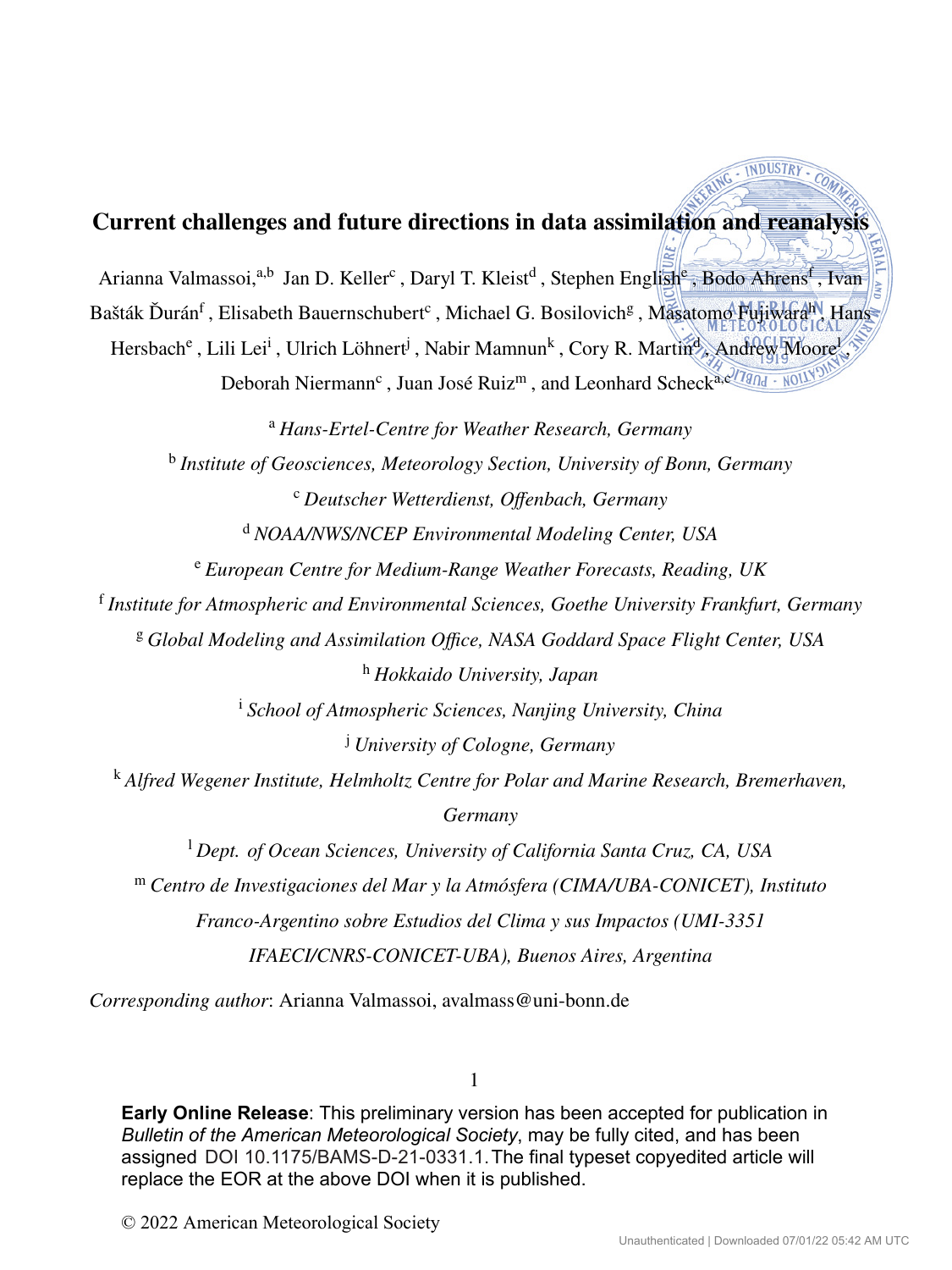## CAPSULE: Joint WCRP-WWRP Symposium on Data Assimilation and Reanalysis

What: Scientists from the three research areas data assimilation, reanalyses and observing systems came together to discuss current progress and future challenges and to highlight the synergies between the communities.

When: 13-17 September 2021

Where: Online

# **1. Introduction**

The first Joint WCRP1-WWRP2 Symposium on Data Assimilation and Reanalysis took place on 13-17 September 2021, and it was organized in conjunction with the ECMWF Annual Seminar on observations. The last WCRP/WWRP-organized meetings were held separately for data assimilation and reanalysis in 2017 (Buizza et al. 2018; Cardinali et al. 2019). Since then, common challenges and new emerging topics have increased the need to bring these communities together to exchange new ideas and findings. Thus, a symposium involving the aforementioned communities was jointly organized by DWD<sup>3</sup>, HErZ<sup>4</sup>, WCRP, WWRP, and the ECMWF annual seminar. Major goals were to increase diversity, provide early career scientists with opportunities to present their work and extend their professional network, and bridge gaps between the various communities.

The online format allowed more than 500 participants from over 50 countries to meet in a virtual setting, using the gathertown<sup>5</sup> platform as the central tool to access the meeting. A virtual conference center was created where people could freely move around and talk to other close-by participants. A lobby served as the main hub and it connected the poster halls and the conference rooms for the oral presentations and the ECMWF seminar talks. The feedback from the participants was overwhelmingly positive.

Scientifically, the meeting offered opportunities to bring together the communities of Earth system data assimilation, reanalysis and observations to identify current challenges, seek opportunities for collaboration, and strategic planning on more integrated systems for the longer term. The contributions totalled 140 oral and over 150 poster presentations covering a large variety of topics with increased interest in Earth system approaches, machine learning and increased spatial

<sup>1</sup>World Climate Research Programme

<sup>2</sup>World Weather Research Programme

<sup>3</sup>German Meteorological service

<sup>4</sup>Hans-Ertel-Centre for Weather Research 5https://www.gather.town/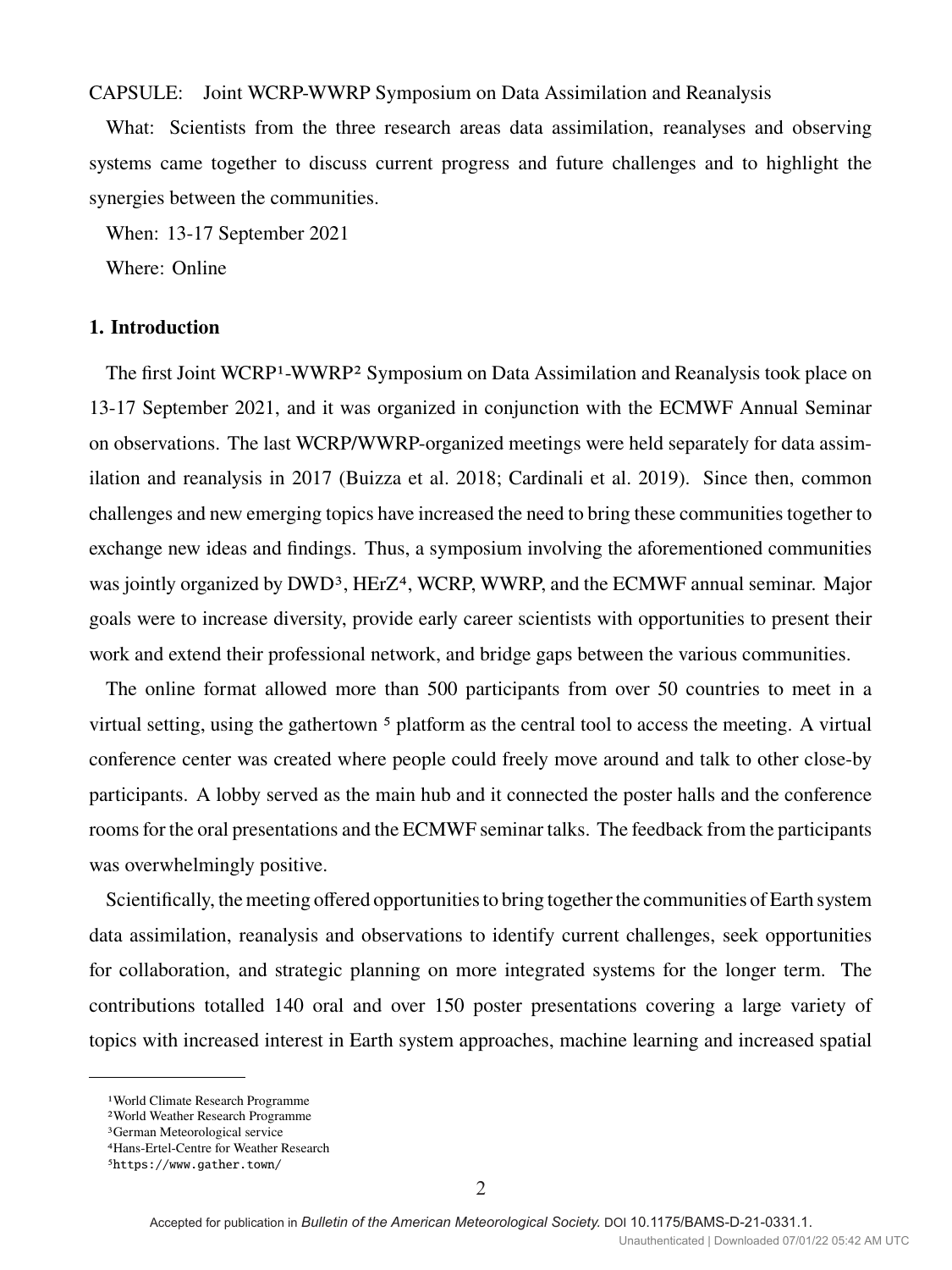resolutions. Key findings of the symposium and the ECMWF annual seminar are summarized in section 2. Section 3 highlights the common and emerging challenges of these communities.

# **2. Topics**

### *a. Operational Data Assimilation and infrastructure*

Many participants were affiliated with operational numerical weather prediction centers and thus a significant portion of the program focused on related updates. One common theme was moving beyond medium-range forecasts. National centers have focused their data assimilation (DA) developments on both operational coupled Earth system models and new or improved highresolution regional systems (cf. sections c and d). Other areas of interest included the viability of higher-frequency updating and increased use of observations from the private sector (reported in sections c and e).

Several operational centers have embraced community model developments including data assimilation infrastructure, allowing more focus on scientific advancements and a significant reduction of duplication of efforts. The U.S.-based Joint Center for Satellite Data Assimilation (JCSDA), the MetOffice, NOAA, NASA, and the U.S. Navy are collaborating on the Joint Effort for Data assimilation Integration, or JEDI (Auligne T. 2021) which received a lot of attention. However, the development of generic DA infrastructure is not limited to JEDI, as additional examples were shown featuring both the Parallel Data Assimilation Framework (PDAF, Nerger L. 2021) and the Data Assimilation Research Testbed (DART, Raeder K. 2021). The progress presented at the symposium underlines the ongoing, successful efforts for collaborations among operational as well as non-operational centers.

## *b. Reanalysis*

Since its first implementations for the atmosphere, reanalyses have expanded to include more components of the Earth system (land, ocean, sea-ice, composition) as well as regional specializations (continents, seas and the Arctic).

Reanalyses represent the synthesis between models and observations to produce the best possible Earth system representation over multiple decades while assimilating observations at small spatiotemporal scales. Global reanalyses continue to be a foundation for global climate analysis and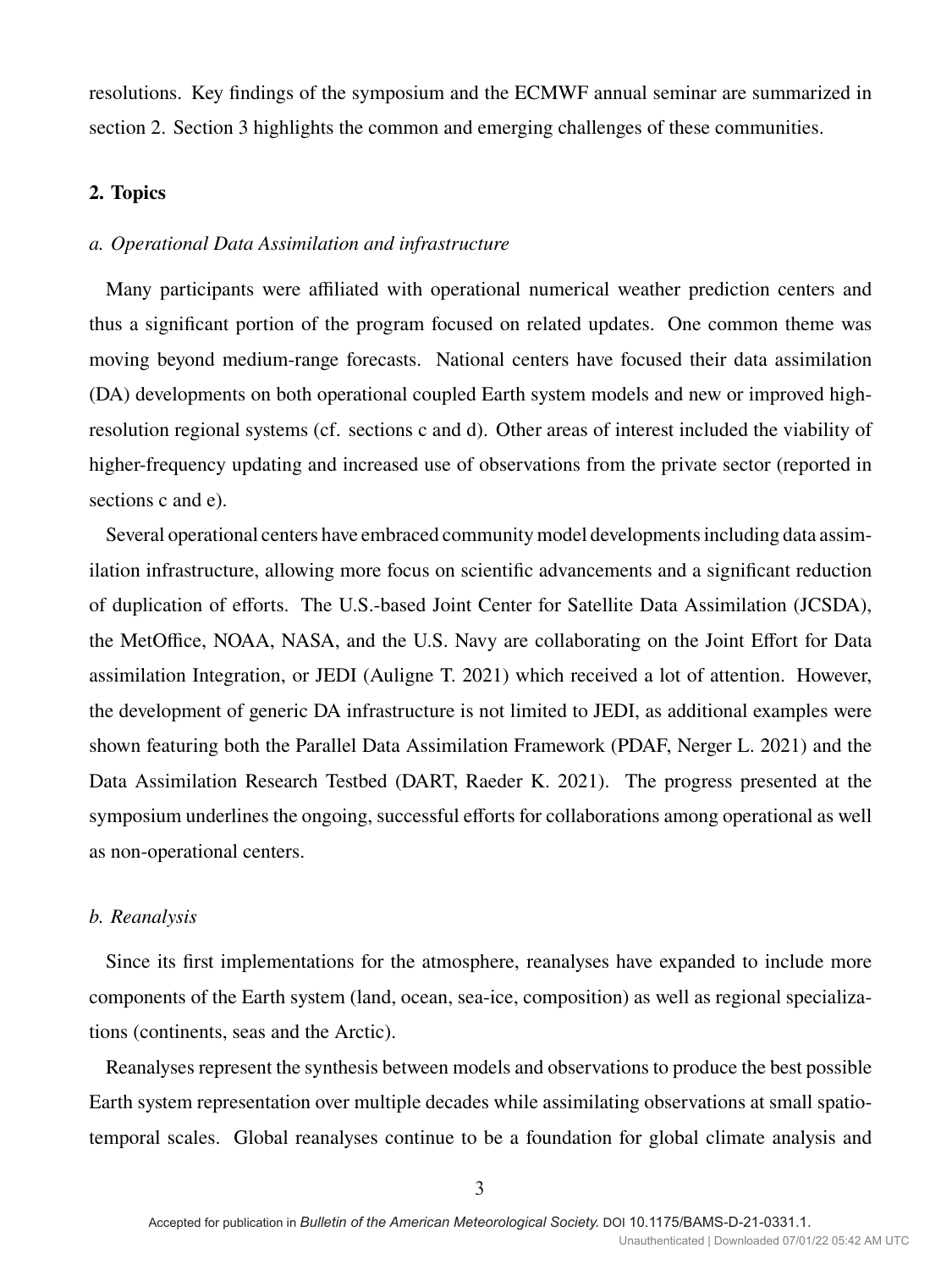research, especially where observations are limited, such as the stratosphere with the SPARC Reanalysis Intercomparison Project (S-RIP, Fujiwara M. (2021)). Continuity in space and time is a great asset for users to study an ever-growing and diversified number of applications of physical or socio-economic nature. Heatwaves (Thomas N. (2021a)), droughts (Arshad A. (2021)) or weather/climate interactions with dust (Mytilinaios M. (2021), Sara B. (2021)) and other aerosols (Franke P. (2021)) represent active research topics related to reanalyses. Further, renewable energy applications have lead to a growing interest in wind data from reanalyses (Morris M. (2021), Niermann D. (2021), Thomas N. (2021b), Spangehl T. (2021)).

Major international centers continue both forward production of existing systems and developing new projects, given the user interests. Examples of atmospheric global reanalysis systems discussed in the symposium's sessions are JRA-3Q at JMA (Kobayashi C. 2021; Kosaka Y. 2021; Harada Y. 2021; Naoe H. 2021), ERA5 and planned ERA6 at ECMWF (Hersbach H. 2021; Bell A. 2021; Munoz-Sabater J. 2021) as well as MERRA2, the planned MERRA-3 and GEOS-R21C at NASA GMAO (Bosilovich M. 2021; El-Akkraoui A. 2021). Many of these current and future full-observing system reanalyses include an ensemble component to also provide an uncertainty estimate. Further, they exhibit a progressively increased resolution for longer time periods up to three quarters of a century (e.g., 20Km JRA-3Q, 30Km ERA5). With continuing data rescue efforts (Andersson A. 2021), reconstructions of even longer periods become possible such as 20CRv3 from NOAA-CIRES-DOE (Slivinski L. 2021) reaching back to 1836. Several ocean reanalysis products were also presented, such as the CMCC Global Ocean Reanalysis System (Banerjee D. 2021) and the ECMWF ORAP6 ocean and sea-ice reanalysis (Zuo H. 2021).

Due to growing computing capabilities and ongoing research, regional reanalyses are expanding into many areas at higher resolutions. Examples covered were regional reanalysis activities at DWD (Kaspar F. 2021), the Copernicus regional reanalysis (Schimanke S. 2021), a 5-km regional reanalysis over Japan (Fukui S. 2021), the IMDAA regional reanalysis over the Indian monsoon region (Rani I. 2021), a high resolution reanalysis for the Mediterranean Sea (Aydogdu A. 2021) and a 20-year high-resolution Red Sea Reanalysis (Sanikommu S. 2021). These data sets allow for the in-depth evaluation and study of the local weather and climate, not readily captured in global systems. Further, the Arctic continues to be of interest for reanalysis efforts (e.g., C3S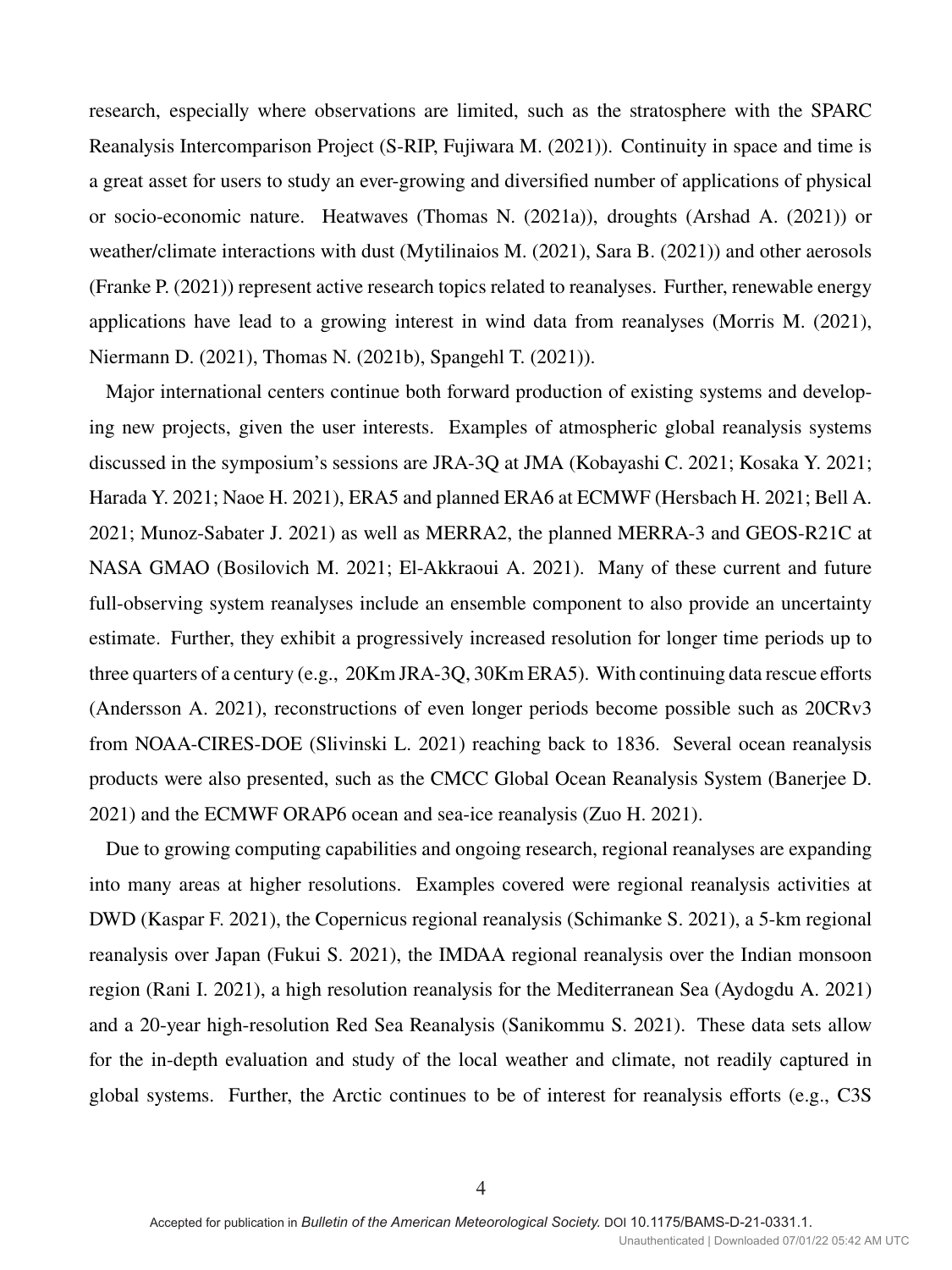Copernicus Arctic Regional Reanalysis, Schyberg H. 2021), owing to the limited observations, changing environment and development of sea-ice and glacial representations in models.

As regional reanalyses are reaching kilometer-scale resolutions, significant interactions not only with the reanalysis producers (e.g., Kaspar F. 2021; Fourrie N. 2021), but also with the convectivescale DA community are envisaged.

#### *c. Convective-scale Data Assimilation*

While convective-scale DA (CSDA) has been a focus of NWP research and developments for a while, the interaction between CSDA and reanalysis communities is expected to continue and grow. Further, CSDA is moving beyond regional applications as global NWP approaches the kilometer scales and high-resolution observational systems such as Doppler velocities (Lippi D. (2021)) can be utilized. CSDA continues to be improved and fostered by the development of regional NWP and the inclusion of corresponding observing systems at kilometer-scales (e.g., Hu M. 2021; Carley J. 2021; Hernandez-Banos I. 2021).

The symposium included discussions on specific challenges of CSDA, such as error representation of fine-resolution observations compared to coarse-resolution simulations, multi-scale and non-Gaussian errors, and model errors that contribute to nonlinear error growth. Assimilating observations at CSDA scales, such as radar, satellite, and lightning observations, can improve analyses and forecasts (Miyoshi T. 2021; Combarnous P. 2021; Deppisch T. 2021). Further, innovative observations, such as crowd-sourced data, have also shown promising results (Paschalidi Z. 2021, and presentations in section e).

Convective-scale dynamics are driven by instabilities that require increased spatial resolutions O(0.1-1 km) and temporal resolution from hours to minutes. For non-linear regimes, non-Gaussianity can become more severe, leading to suboptimal solutions in ensemble filters conditioned on Bayesian assumptions. In this regard, advanced DA strategies, like nowcasting objects, grafting look-alike storms, and warm bubbles, were proposed (Neef L. 2021; Sodhi J. 2021; Janjic T. 2021).

Another strategy that has proven to be effective is the use of high-frequency observations through smaller perturbations and more linear error growth (Ruiz J. 2021). Along these lines Miyoshi T. (2021) assimilated phased-array radar observations every 30s with 1000 ensemble-members and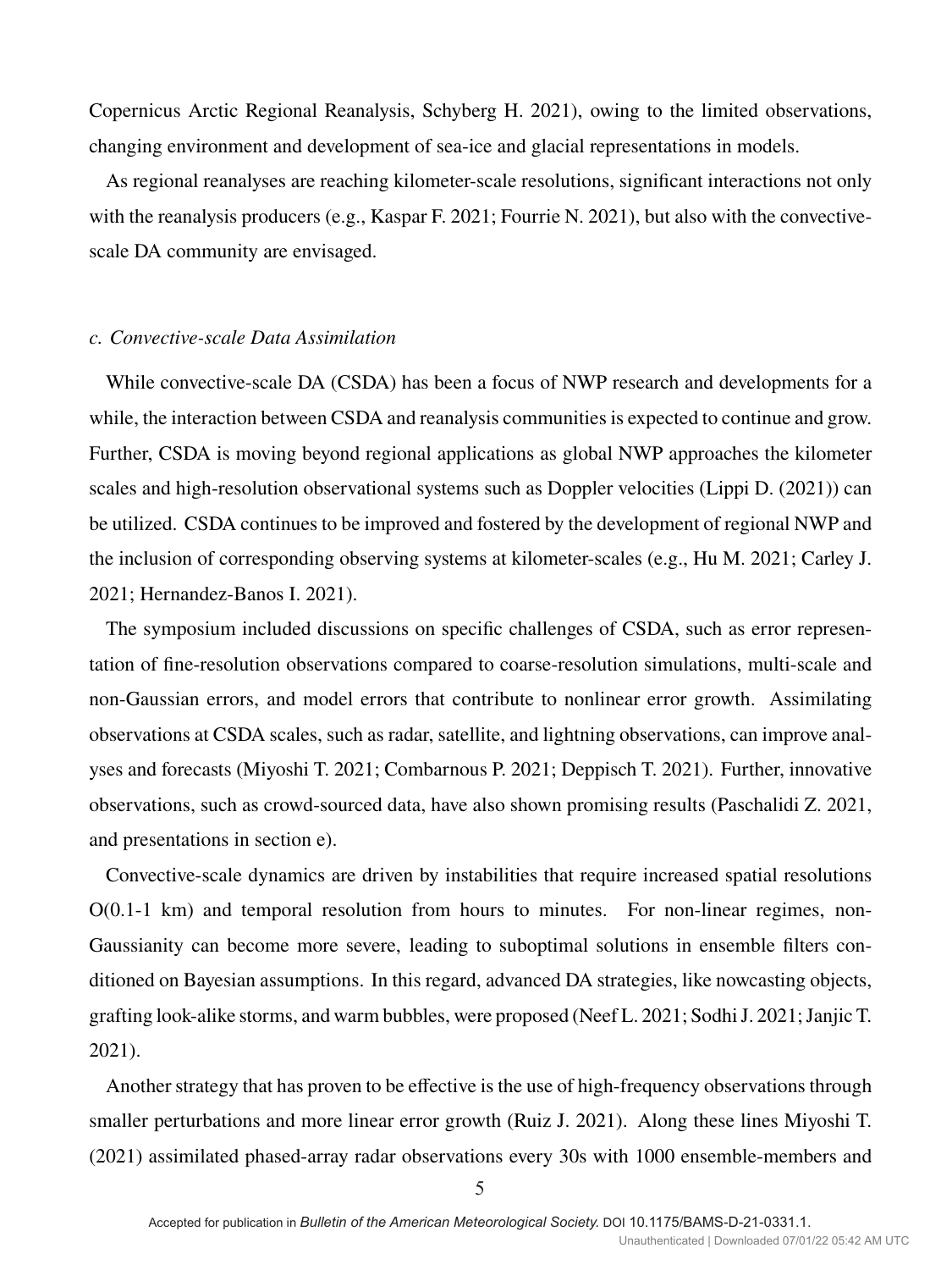at 500m spatial resolution in real-time. Advances have also been reported for non-Gaussian DA algorithms which may bring significant benefits for CSDA in years to come (see section d for more details)

A major issue for high-resolution observations are significant observation error correlations. Yang X. (2021) investigated this effect in Doppler velocities and found that including these correlations explicitly improves the representation of extreme precipitation events. Similar positive impacts have been reported by Fujita T. (2021). To represent model errors in CSDA, other strategies were also proposed, including additive noise, uncertainties in physical parameterizations, and errors resulting from unresolved scales (Janjic T. 2021; Waller J. 2021).

Further, multi-scale features of CSDA can be addressed by blending algorithms that combine large- and small-scale analyses from a global model and a regional model (Schwartz C. 2021). In addition, adaptive localization approaches including scale-dependent localization, variabledependent localization, and correlation-dependent localization as well as the impact of large ensembles on localization were discussed (Wang H. 2021; Necker T. 2021; Duc L. 2021).

#### *d. Data Assimilation developments*

A wide variety of topics were presented in the broader area of methodological advances in DA, from the ongoing research of ensemble approaches to machine learning methods to coupled systems. As in previous symposia, there were submissions focusing on more theoretical aspects of the DA generally split between algorithms and information flow. For NWP applications, Kalman filters were very present in ensemble DA (e.g., Pannekoucke O. (2021) with the parametric Kalman filter, Raboudi N. (2021) with the time-dependent observation noise inclusion or Wang X. (2021) with the multi-scale local Gain Form Ensemble Transform). Also, hybrid DA algorithms were popular with applications such as integrated hybrid EnKF (Lei L. 2021) or a 20-year eddy-resolving reanalysis for the Red Sea (Sanikommu S. 2021). Further, the non-Gaussian DA algorithms presented include non-Gaussian hybrid data assimilation (e.g., the Maximum Likelihood Ensemble Filter Fletcher S. 2021), non-Gaussian observation errors (Hu C. 2021), and particle filters. The latter approach continues to show great progress and potential as it is transitioned to more complex model applications. Examples of particle filters were given by, Schenk N. (2021) with a 4D-localized version, Feng J. (2021) with an improved local non-linear ensemble transform filter, Kawabata T.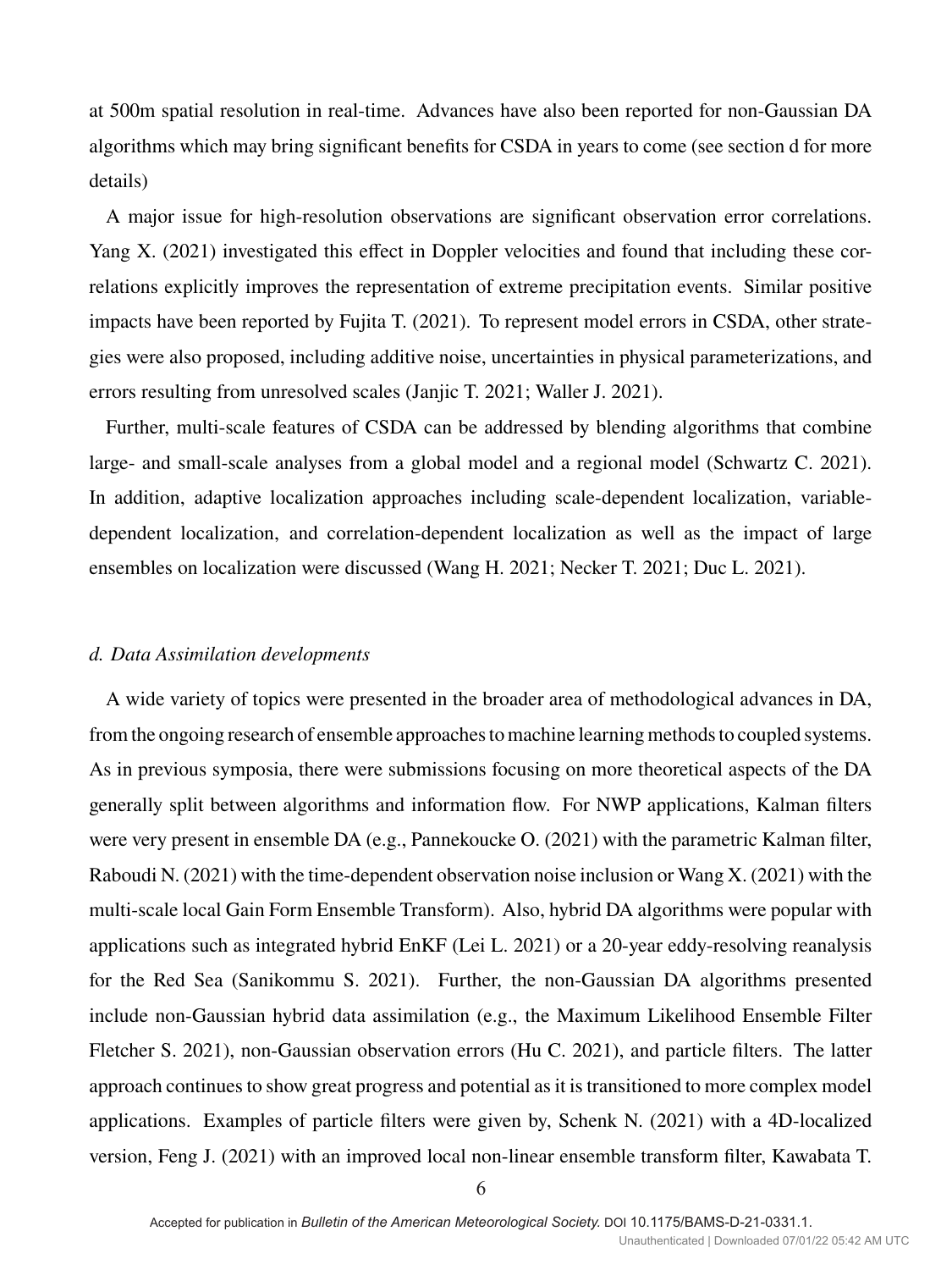(2021) with an implementation of non-Gaussian assimilation methods for error estimation at the convective-scale, and Kotsuki S. (2021) who showed increased stability for a local particle filter with a Gaussian mixture extension in intermediate global circulation model.

The emergence of machine learning (ML) and deep learning (DL) techniques in recent years were also visible at the symposium. The major aim was to use ML to support specific DA aspects, accelerate/improve parts of the DA or to address model errors and parameter uncertainties. ML was used to support computationally expensive traditional DA methods by Barthelemy S. (2021), who proposed to use a neural-network to emulate a high-resolution background from a low-resolution NWP. Further, ML was employed to improve error estimates (e.g., Farchi A. 2021) or ensure more consistent error models also in non-Gaussian DA (Hossen M. 2021). The more classical ML use of model parameter estimation was addressed by Legler S. (2021) in a shallow-water convectivescale model, or Bocquet M. (2021), who used the dual EnKF to learn the state, global and local parameters based on either covariance or domain localisation.

Coupled DA in Earth system models was discussed with respect to strengths and current limitations. Bhargava K. (2021) showed the benefit of weakly-coupled atmosphere-ocean SST assimilation, Reichle R. (2021) presented atmosphere-land DA with the assimilation of SMAP brightness temperature, Kleist D. (2021) detailed the recent and future updates for weakly-coupled DA in the NOAA GFS, and O'kane T. (2021) showed a 60-years retrospective product using a stronglycoupled DA with ocean-sea ice and biogeochemistry components. Other work presented focused on the important topic of coupled covariances within the different Earth system compartments (e.g., Tang Q. 2021; Smith P. 2021). Several authors mentioned the problems of underdispersed land ensembles (e.g., Reichle R. 2021), with Draper C. (2021) presenting vegetation and soil parameter perturbations as a possible way forward. Several authors also outlined methodological considerations of the choices between strongly and weakly coupled DA, e.g., different timescales in the components (de Rosnay 2021) or tuning of the pre-existing system degrading overall efficacy of coupled model state estimates (Reichle R. 2021).

Some contributions highlighted issues of assimilating new spatial observations in coupled DA (for more on observations, refer to section e). However, neglecting new observing systems in one compartment may imply benefits to other quantities. In fact, the assimilation of surface temperatures for the ocean (While J. 2021) and land (Valmassoi A. 2021) show an improvement in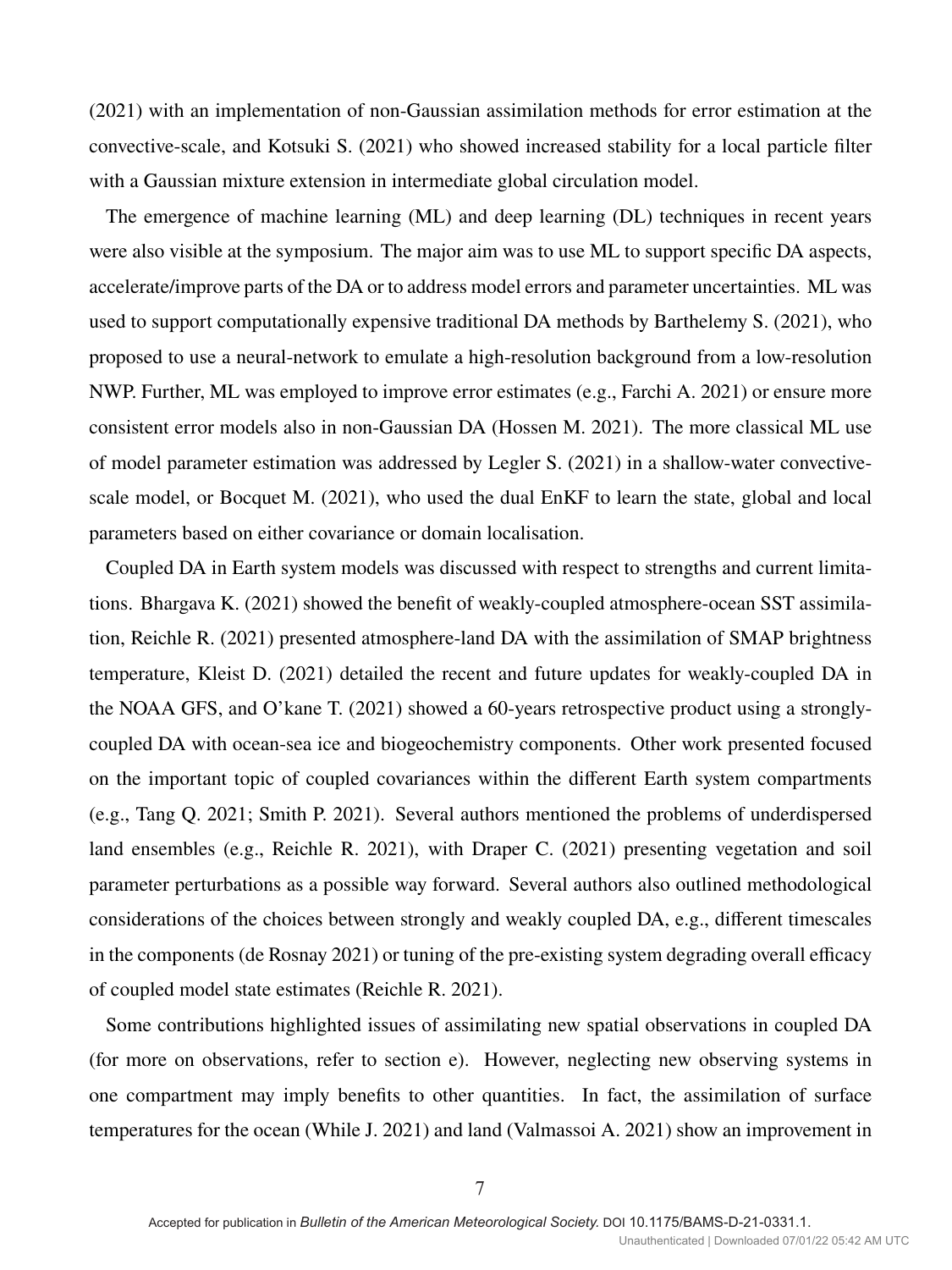the assimilated variable, but also an increase in biases in other parts of the system, respectively at the base of the ocean mixed layer and the 2-meter temperature.

# *e. Observations*

A more detailed look at the state of observations for Earth system sciences was enabled by the joint aspects of the symposium with the concurrent ECMWF Annual Seminar, where recent Observing System Experiment results were shown for different Earth System components (Bormann 2021; Remy 2021; Kolassa 2021). Advances in data assimilation are enabling an even better utilization of observations, as exemplified by Laloyaux (2021) (estimating model error) and Prigent (2021) (surface observations). Whilst observations for non-atmospheric components of the Earth System do not yet, in general, fully meet requirements, encouraging progress was reported for land, ocean, sea-ice, snow and composition by several Annual Seminar speakers (Inness 2021; Benedetti 2021; Charlton-Perez 2021).

Several presentations in the symposium discussed new or not yet fully exploited satellite observations. The assimilation of targeted geostationary hyperspectral sounder observations with high temporal resolution was shown to be beneficial for typhoon forecasts (Han W. 2021) and visible satellite channels improved convective scale cloud and radiation forecasts (Scheck L. 2021). Chandramouli K. (2021) presented an online method for estimating nonlinear biases to improve the assimilation of all-sky satellite observations. The rising number and importance of GNSS observations was noted by (Bormann 2021), while impressive results with the Aeolus research mission was shown as well (Koepken-Watts 2021). Aeolus lidar wind observations revealed to be in good agreement with ECCC forecasts and ERA5 reanalyses (Chou C. 2021) with their assimilation in NWP exhibiting a significant positive impact at DWD (Cress A. 2021).Contributions also addressed the potential impacts on planned satellite missions such as the Meteosat Third Generation (MTG) and the potential for assimilation of the flash extent accumulation (Combarnous P. 2021) or infrared and microwave channels (Villeneuve E. 2021).

While 99% of observations assimilated in global NWP are from satellites (English 2021), multiple speakers at the ECMWF annual seminar noted that in situ observations remain very important, not least for the earth's surface (Siddorn 2021; Ingleby 2021; Sandells 2021, e.g.). Recent developments using ground-based remote sensing in data assimilation were presented, especially to characterize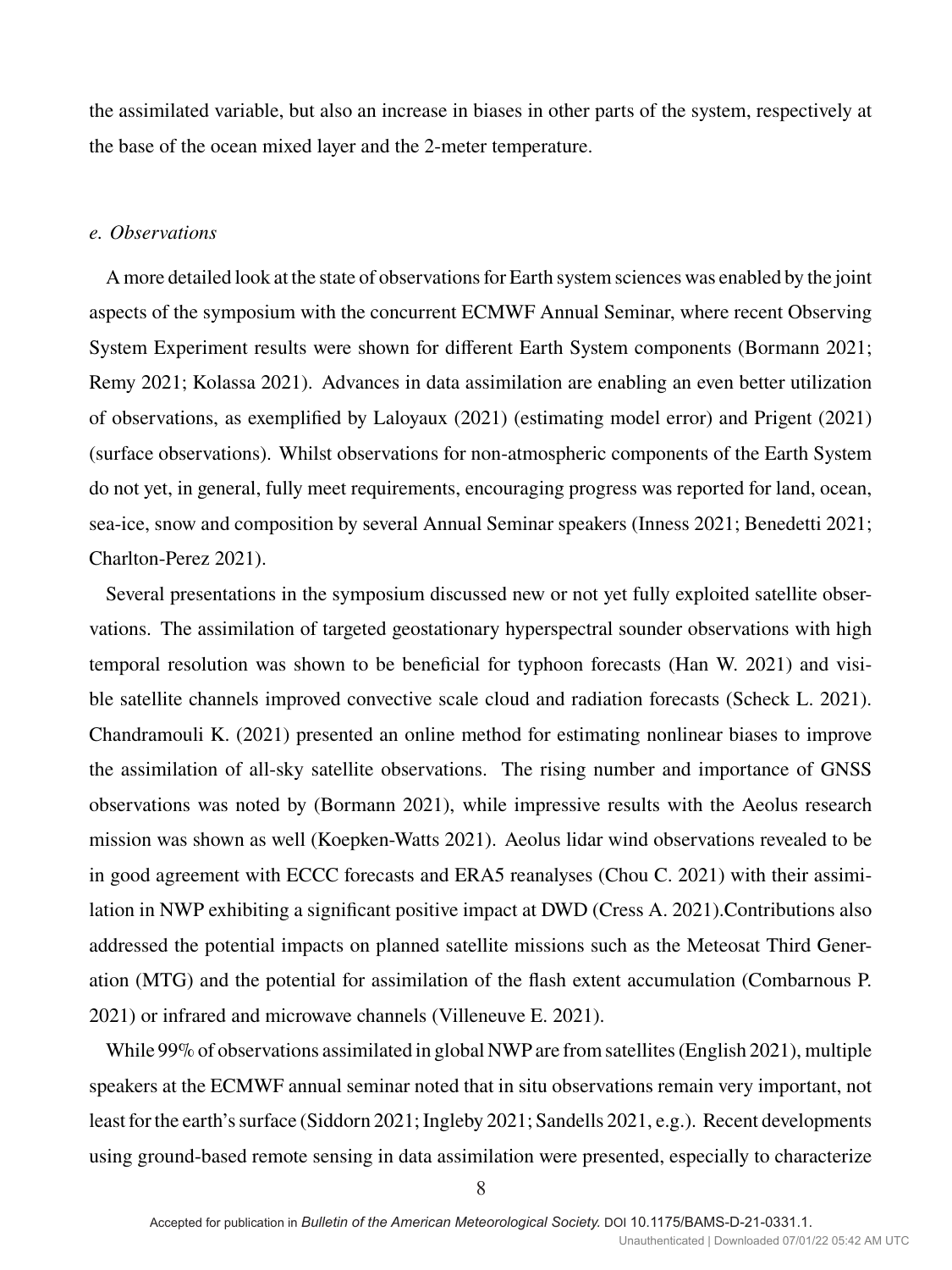the state of the atmospheric boundary layer. Here, an observation gap - especially for temperature, humidity and wind profiles - remains, as satellites are not able to resolve the ABL to the required extent. Ceilometers, Doppler lidars (Kayser M. 2021) and microwave radiometers (Knist C. 2021) were shown to be on their way to becoming operationally assimilated. For Doppler lidar networks, Nomokonova T. (2021) showed significant potential for short term wind forecasts in the ABL, especially at wind turbine hub-heights, with Observation System Simulation Experiments (OSSEs). Further, the EU COST action PROBE6 (Profiling the Atmospheric Boundary Layer at European Scale, Loehnert U. 2021) is coordinating efforts to set standards (Lehmann V. 2021) and exploit (Merker C. 2021) newly organized ground-based remote sensing networks for data assimilation applications.

There is also a rising interest in the assimilation of crowd sourced or otherwise non-conventional observations, which are inexpensive, but may require more effort for quality control and bias correction. It was demonstrated that assimilating bias-corrected temperature and humidity observations from citizen weather stations leads to significant improvements in the first six forecast hours (Paschalidi Z. 2021). Vehicle-based sensor measurements (Acevedo W. 2021; Dance S. 2021) and commercial wind turbine data (Kelbch A. 2021) were also discussed as promising observations for data assimilation and reanalysis.

The seminar reflected a large, growing and increasingly diverse global observing system. With this increase of complexity, the number of observation anomalies also increases making quality control and cross calibration very important (Dahoui 2021; Zhang 2021; Bathmann 2021). A more continuous approach to data screening and assimilation may enable some problems to be spotted early (Lean 2021). Waller (2021) highlighted the need of a more detailed look at sources of observations' error correlation, notably the spatial one. The seminar presented also the expected future evolution of both the space sector (Coppens 2021; Donlon 2021; Donoho 2021) and in situ observations (Randriamampianina 2021).

# **3. Conclusions and remarks**

Through its design, the first Joint WCRP-WWRP Symposium on Data Assimilation and Reanalysis together with the ECMWF annual seminar on observations allowed for the three scientific

<sup>6</sup>www.probe-cost.eu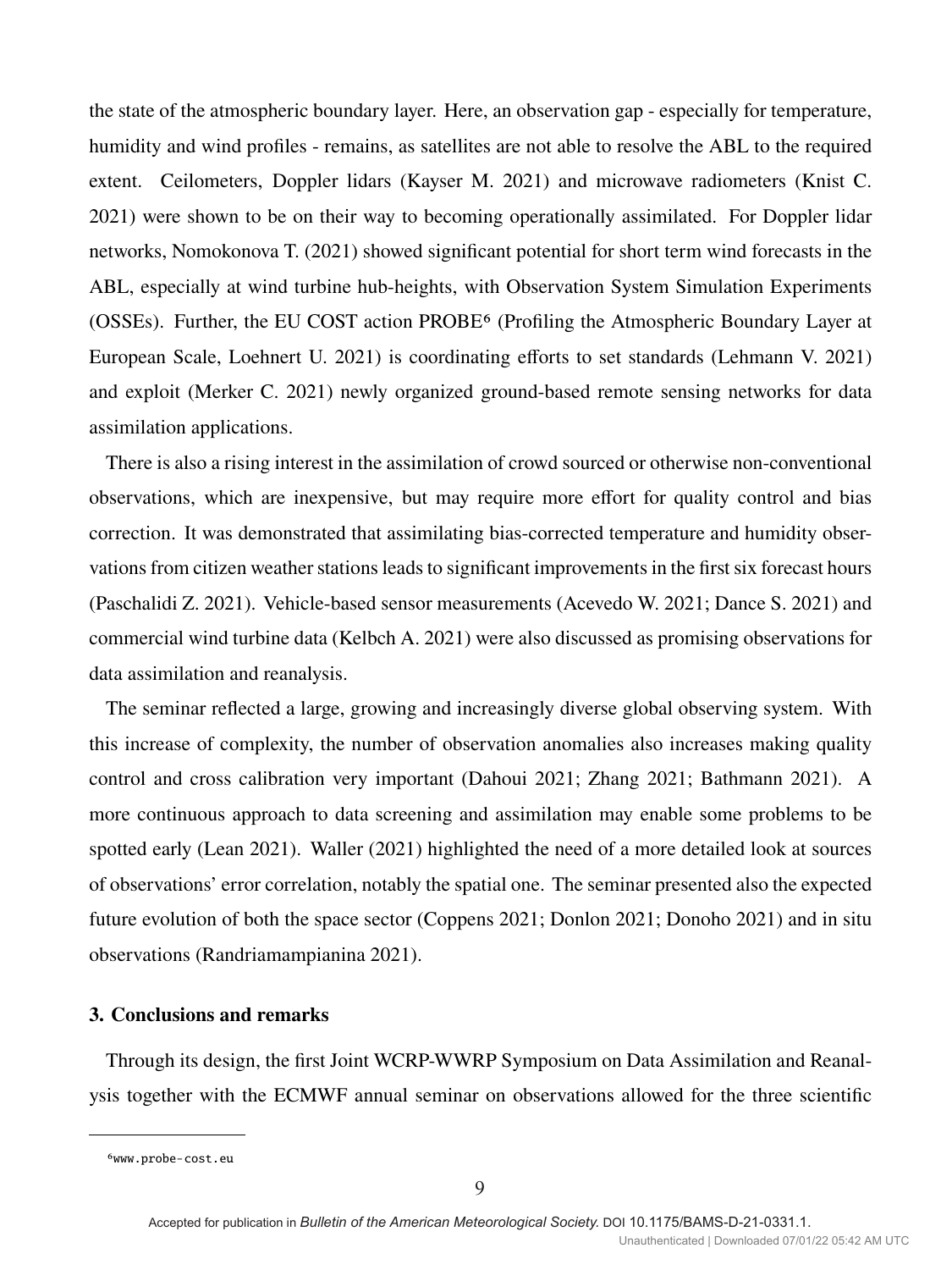communities to come closer together highlighting the impressive progress and addressing common challenges.

A major theme of the symposium was a trend towards the consolidation of data assimilation efforts with respect to shared infrastructure. With the increasingly growing complexity of current DA, such approaches aim to share the costs and split the efforts for achieving progress without significant increases in expenses by facilitating collaboration and exploiting synergies in operational centers and research institutes. Therefore, the successful use of observation types and methodological advances can be accelerated. However, we also found that these efforts are not at its goal, as a major recommendation from the symposium was the need for data-sharing infrastructure to facilitate expensive experiments that now only a few centers are able to implement.

As model resolutions in global NWP and reanalysis is constantly increasing, the need for methods to appropriately and efficiently handle the assimilation of data at multiple spatio-temporal scales is growing further. Issues formerly related only to limited area models are becoming more relevant also for global DA, such as multi-scale features, non-Gaussian error distributions, and the model errors which contribute to fast error saturation. To tackle these challenges, several algorithms have been proposed and successfully applied. In particular, efficient non-Gaussian methods such as localized particle filters have been rapidly maturing in recent years, and may soon begin to replace the first variational- or Kalman filter-based assimilation systems.

Further, machine learning methods are being introduced to the DA community at an astonishing speed with many promising results. However, more research is required to more fully exploit these techniques and to address the high-dimensional problems for which inexpensive solutions are needed, such as the estimation of complex model errors or observation error covariances.

The advances in data assimilation are enabling an even better utilization of observations, both in their characterization and in high-frequency assimilation. Several contributions have demonstrated that there is a significant potential for new observations and under-utilized remote sensing data to be exploited in data assimilation especially at the convective scale and through exploitation of "all-surface/all-sky" radiance assimilation within the context of coupled DA.

The popularity of reanalysis is continuing to increase, due to its invaluable contribution to climate monitoring and weather forecasting as well as in research and the commercial sector, and with new fields of applications still emerging. The applications are not limited to atmospheric-related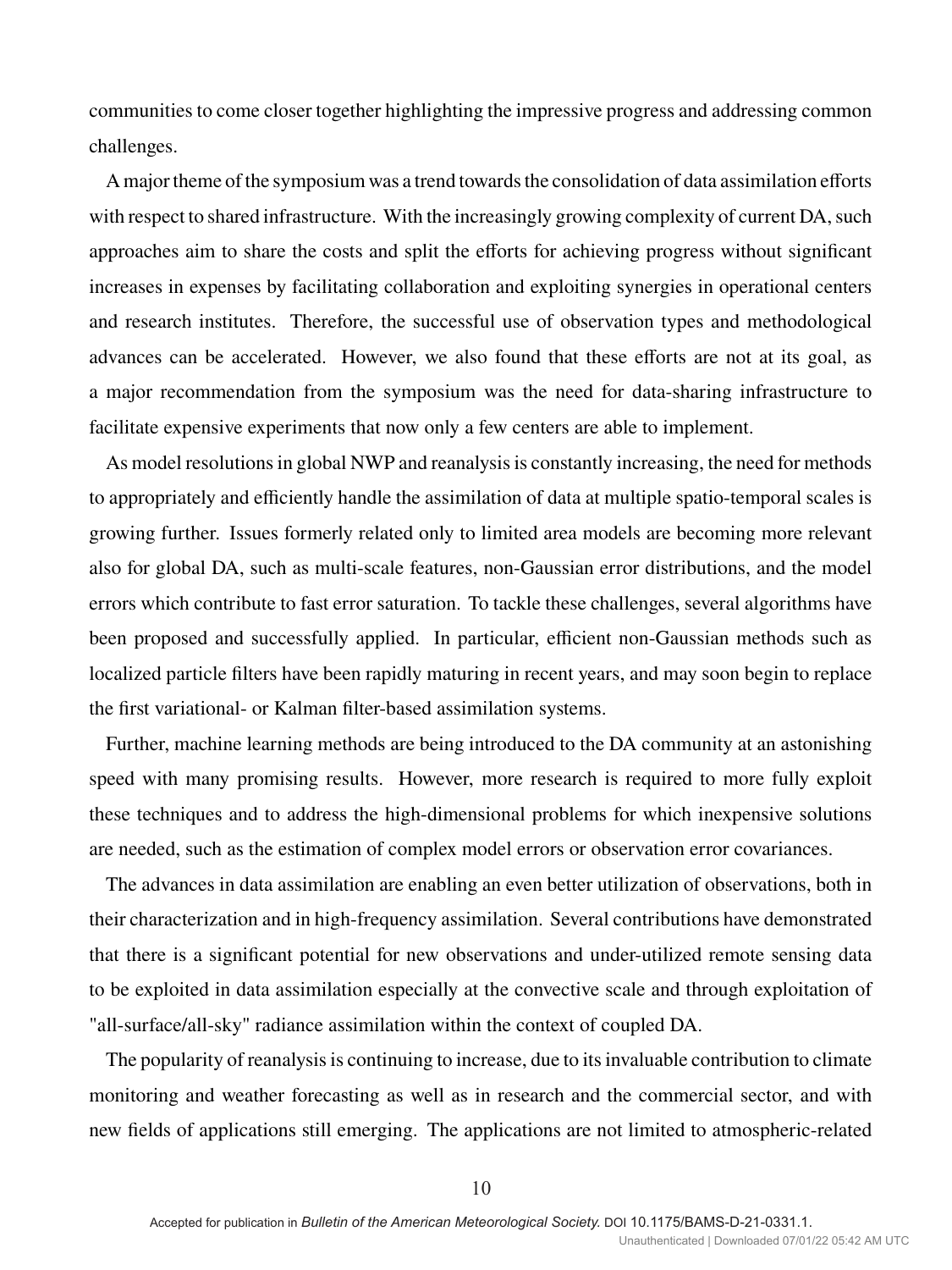events, since several products are available for the ocean, land surface, atmospheric composition and cryosphere. Reanalyses are continuously improved not only by increasing their spatial resolution and assimilating more observing systems/observations types, but also by extending them from atmosphere-focused products to a more complete Earth system. Events such as this symposium help to bridge the gaps between different reanalyses, working toward the plan to provide coupled products in the coming years (e.g., ECMWF and NASA).

Coupled Earth system modeling and assimilation is also becoming more prevalent both in research and operational applications related to NWP, especially in connection with the pursuit of seamless prediction systems. The associated multi-scale challenges have to be addressed in DA: be it the necessity to adapt the algorithms to include observing systems for other Earth system components, the need for weakly or strongly coupled DA, or the challenges of properly initializing each component of the Earth system. In this regard, a close collaboration between NWP and reanalysis communities is essential to exploit existing and future synergies.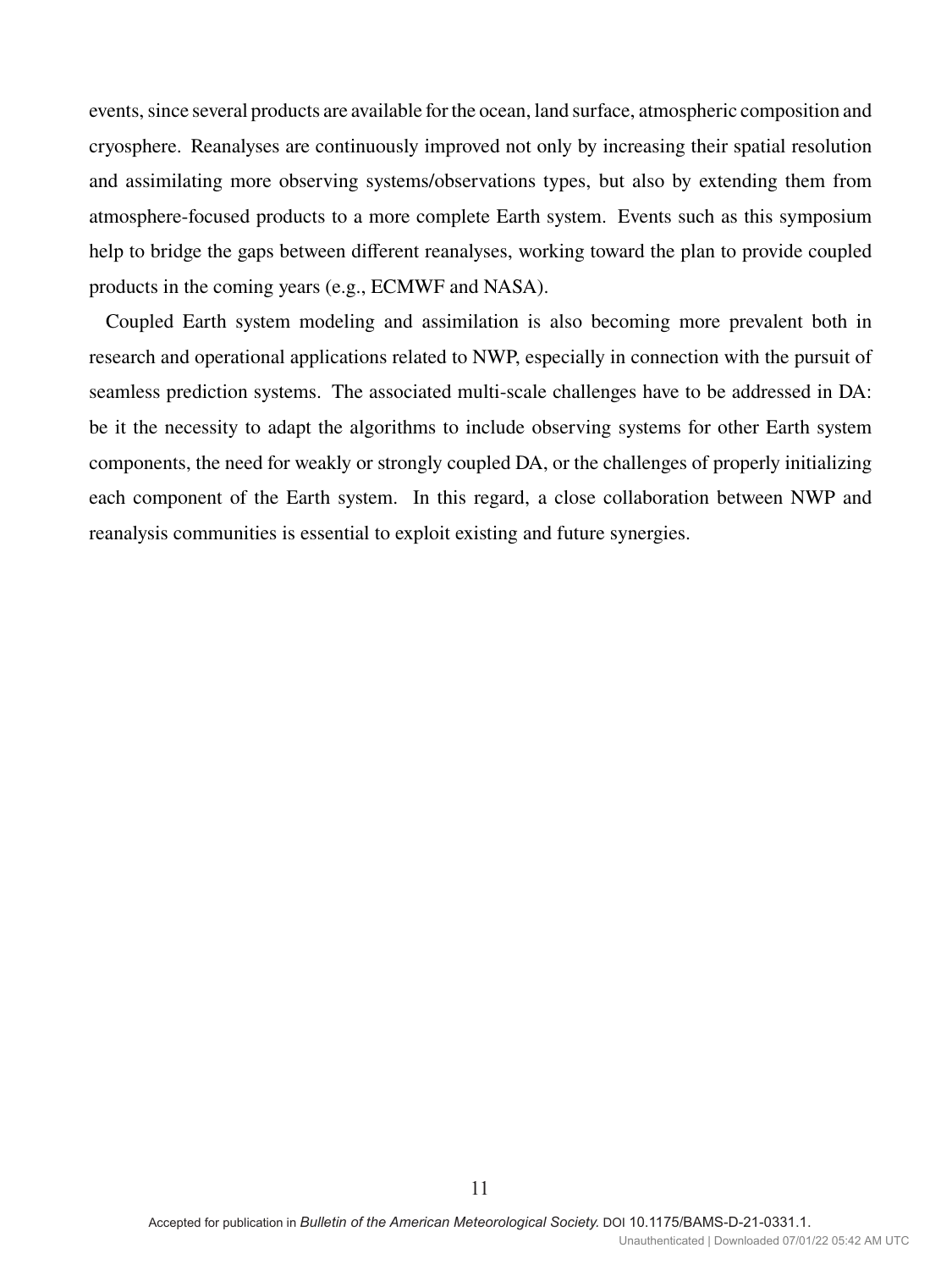*Acknowledgments.* We thank the Hans Ertel Centre for Weather Research (HErZ), the German Meteorological Service (DWD), the World Weather Research Programme (WWRP) and the World Climate Research Programme (WCRP), and especially the European Centre for Medium-Range Weather Forecasts (ECMWF) for their support in organizing the symposium.

*Data availability statement.* The presentations of the Joint Symposium can be accessed at https://www.dwd.de/EN/specialusers/research\_education/seminar/2021/wcrp\_ wwrp\_symposium/wcrp\_wwrp\_symposium\_en\_node.html. A summary of the Annual Seminar is available on the ECMWF website at https://www.ecmwf.int/en/about/media-centre/ news/2021/annual-seminar-looks-earth-system-observations.

## **References**

- Acevedo W., e. a., 2021: Usage of crowd-sourced meteorological car data for new real time road weather forecast. WCRP-WWRP Symp. on Data Assimilation and Reanalysis, Online, O4-4A, https://www.dwd.de/EN/specialusers/research\_education/seminar/2021/wcrp\_ wwrp symposium/wcrp\_wwrp\_symposium\_en\_node.html.
- Andersson A., e. a., 2021: Data rescue of national and international meteorological observations at Deutscher Wetterdienst. WCRP-WWRP Symp. on Data Assimilation and Reanalysis, Online, P4, https://www.dwd.de/EN/specialusers/research\_education/seminar/2021/wcrp\_wwrp\_ symposium/wcrp\_wwrp\_symposium\_en\_node.html.
- Arshad A., e. a., 2021: Modeling impact of climate warming on cotton growth and phenology in Pakistan from 1961 to 2010 based on provincial data.WCRP-WWRP Symp. on Data Assimilation and Reanalysis, Online, P4, https://www.dwd.de/EN/specialusers/research\_education/seminar/ 2021/wcrp\_wwrp\_symposium/wcrp\_wwrp\_symposium\_en\_node.html.
- Auligne T., e. a., 2021: JCSDA's vision of a community data assimilation for research and operations. WCRP-WWRP Symp. on Data Assimilation and Reanalysis, Online, O1-3, https://www.dwd.de/EN/specialusers/research\_education/seminar/2021/wcrp\_ wwrp\_symposium/wcrp\_wwrp\_symposium\_en\_node.html.
- Aydogdu A., e. a., 2021: A high resolution reanalysis for the Mediterranean Sea. WCRP-WWRP Symp. on Data Assimilation and Reanalysis, Online, O4-1B,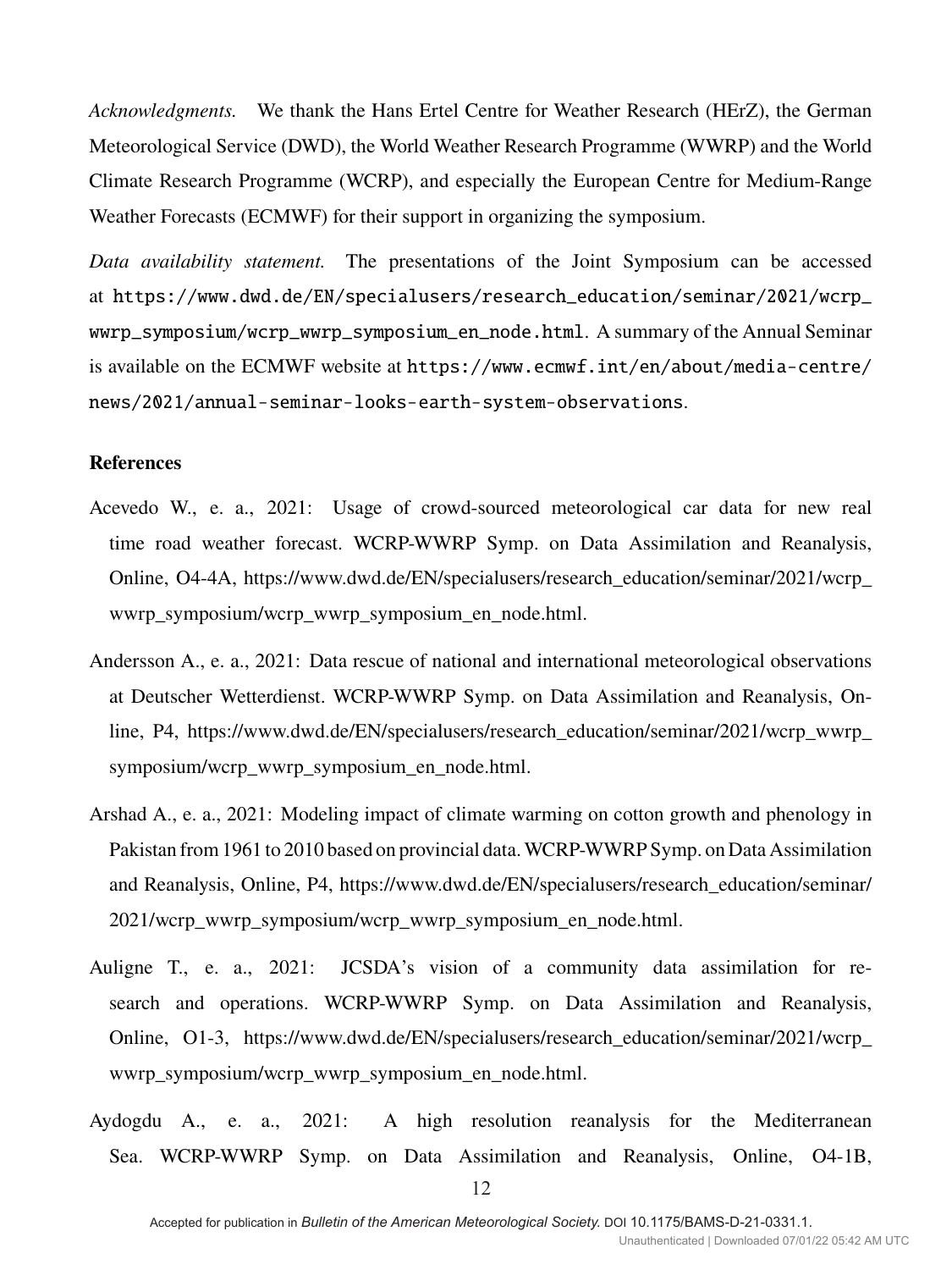https://www.dwd.de/EN/specialusers/research\_education/seminar/2021/wcrp\_wwrp symposium/wcrp\_wwrp\_symposium\_en\_node.html.

- Banerjee D., e. a., 2021: The CMCC Global Ocean Reanalysis System (C-GLORS): a series of consolidated eddy-permitting ocean reanalyses. WCRP-WWRP Symp. on Data Assimilation and Reanalysis, Online, O4-4C, https://www.dwd.de/EN/specialusers/research\_education/seminar/ 2021/wcrp\_wwrp\_symposium/wcrp\_wwrp\_symposium\_en\_node.html.
- Barthelemy S., e. a., 2021: high-resolution Ensemble Kalman Filter with a low-resolution model using a machine learning super-resolution approach. WCRP-WWRP Symp. on Data Assimilation and Reanalysis, Online, O5-1B, https://www.dwd.de/EN/specialusers/research\_education/ seminar/2021/wcrp\_wwrp\_symposium/wcrp\_wwrp\_symposium\_en\_node.html.
- Bathmann, K., 2021: Challenges in Quality Control. ECMWF Annual Seminar, Online, https: //vimeo.com/606464100.
- Bell A., e. a., 2021: Expected Benefit of Cloud Radar and Microwave Radiometer Observations for Future Data Assimilation During Fog Conditions. WCRP-WWRP Symp. on Data Assimilation and Reanalysis, Online, O4-4C, https://www.dwd.de/EN/specialusers/research\_education/ seminar/2021/wcrp\_wwrp\_symposium/wcrp\_wwrp\_symposium\_en\_node.html.
- Benedetti, A., 2021: Atmospheric composition observations: overview, recent developments and gap analysis in the context of weather prediction. ECMWF Annual Seminar, Online, https: //vimeo.com/604582882.
- Bhargava K., e. a., 2021: Impact of assimilating SST vs nudging in an atmosphere ocean coupled model. WCRP-WWRP Symp. on Data Assimilation and Reanalysis, Online, P2, https://www.dwd.de/EN/specialusers/research\_education/seminar/2021/wcrp\_wwrp\_ symposium/wcrp\_wwrp\_symposium\_en\_node.html.
- Bocquet M., e. a., 2021: State, global and local parameter estimation using ensemble Kalman filters for model error correction. WCRP-WWRP Symp. on Data Assimilation and Reanalysis, Online, O3-1B, https://www.dwd.de/EN/specialusers/research\_education/seminar/2021/wcrp\_ wwrp\_symposium/wcrp\_wwrp\_symposium\_en\_node.html.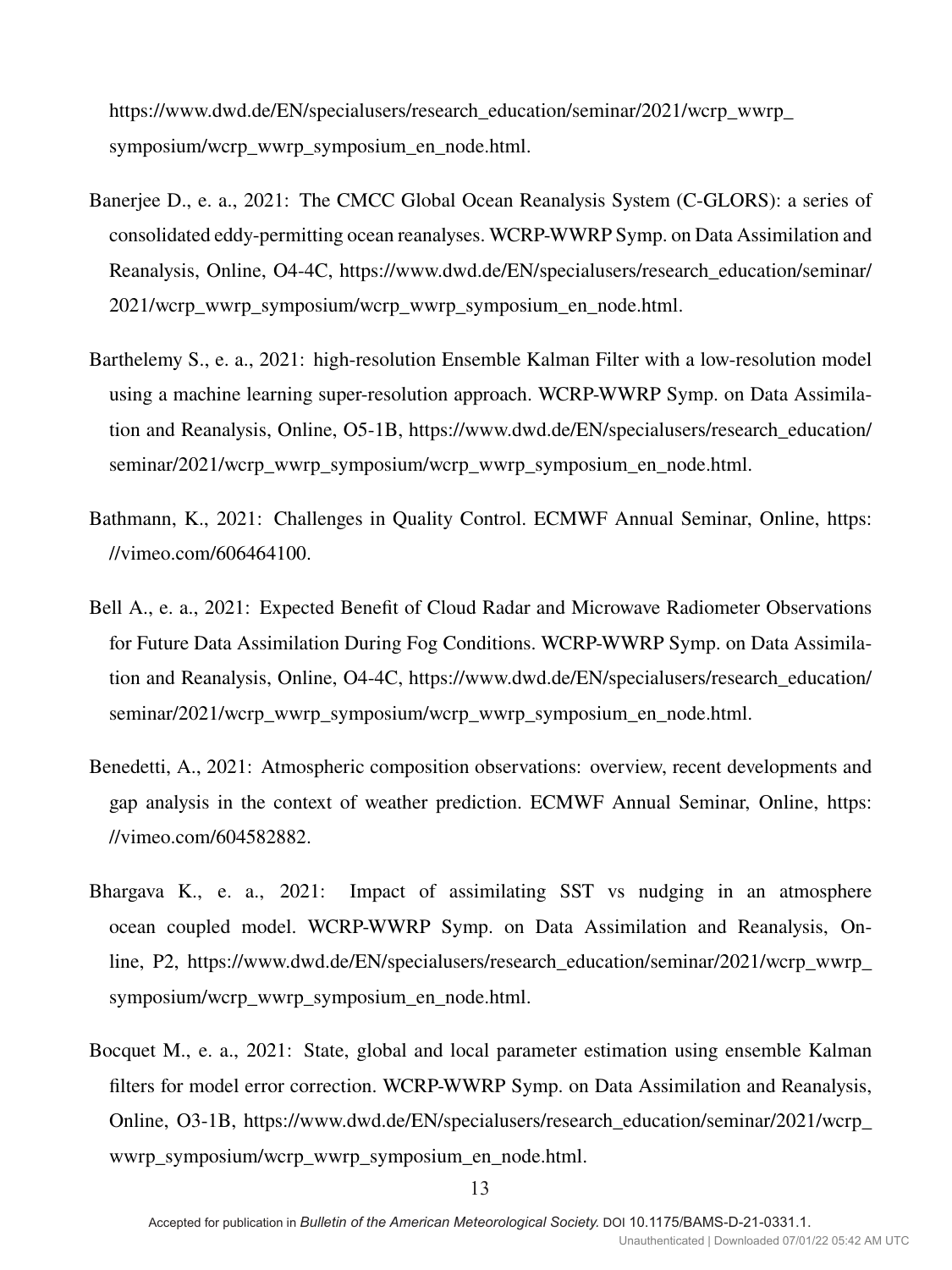- Bormann, N., 2021: Evaluating forecast impact of current and future observations. ECMWF Annual Seminar, Online, https://vimeo.com/606600803.
- Bosilovich M., e. a., 2021: Overview of MERRA-2 for Applications, Decision-making, and Climate Assessment. WCRP-WWRP Symp. on Data Assimilation and Reanalysis, Online, O1-4B, https://www.dwd.de/EN/specialusers/research\_education/seminar/2021/wcrp\_ wwrp\_symposium/wcrp\_wwrp\_symposium\_en\_node.html.
- Buizza, R., and Coauthors, 2018: Advancing Global and Regional Reanalyses. *Bulletin of the American Meteorological Society*, **99 (8)**, ES139 – ES144, https://doi.org/ 10.1175/BAMS-D-17-0312.1, URL https://journals.ametsoc.org/view/journals/bams/99/8/ bams-d-17-0312.1.xml.
- Cardinali, C., and Coauthors, 2019: Seventh International WMO Data Assimilation Symposium.
- Carley J., e. a., 2021: Assimilation of Web Camera Derived Estimates of Horizontal Visibility. WCRP-WWRP Symp. on Data Assimilation and Reanalysis, Online, O2-4A, https://www.dwd.de/EN/specialusers/research\_education/seminar/2021/wcrp\_wwrp\_ symposium/wcrp\_wwrp\_symposium\_en\_node.html.
- Chandramouli K., e. a., 2021: Online nonlinear bias correction in ensemble Kalman filter to assimilate GOES-R all-sky radiances for the analysis and prediction of rapidly developing supercells. WCRP-WWRP Symp. on Data Assimilation and Reanalysis, Online, P3, https://www.dwd.de/EN/specialusers/research\_education/seminar/2021/wcrp\_wwrp\_ symposium/wcrp\_wwrp\_symposium\_en\_node.html.
- Charlton-Perez, C., 2021: Snow-free land observations. ECMWF Annual Seminar, Online, https: //vimeo.com/604583309.
- Chou C., e. a., 2021: Validation of Aeolus L2B Wind Product with ECCC Short-Range Forecasts and ERA5 over the Arctic. WCRP-WWRP Symp. on Data Assimilation and Reanalysis, Online, O4-1C, https://www.dwd.de/EN/specialusers/research\_education/seminar/2021/wcrp\_ wwrp\_symposium/wcrp\_wwrp\_symposium\_en\_node.html.
- Combarnous P., e. a., 2021: An observation operator for geostationary lightning imager data assimilation in storm-scale numerical weather prediction systems. WCRP-WWRP Symp. on Data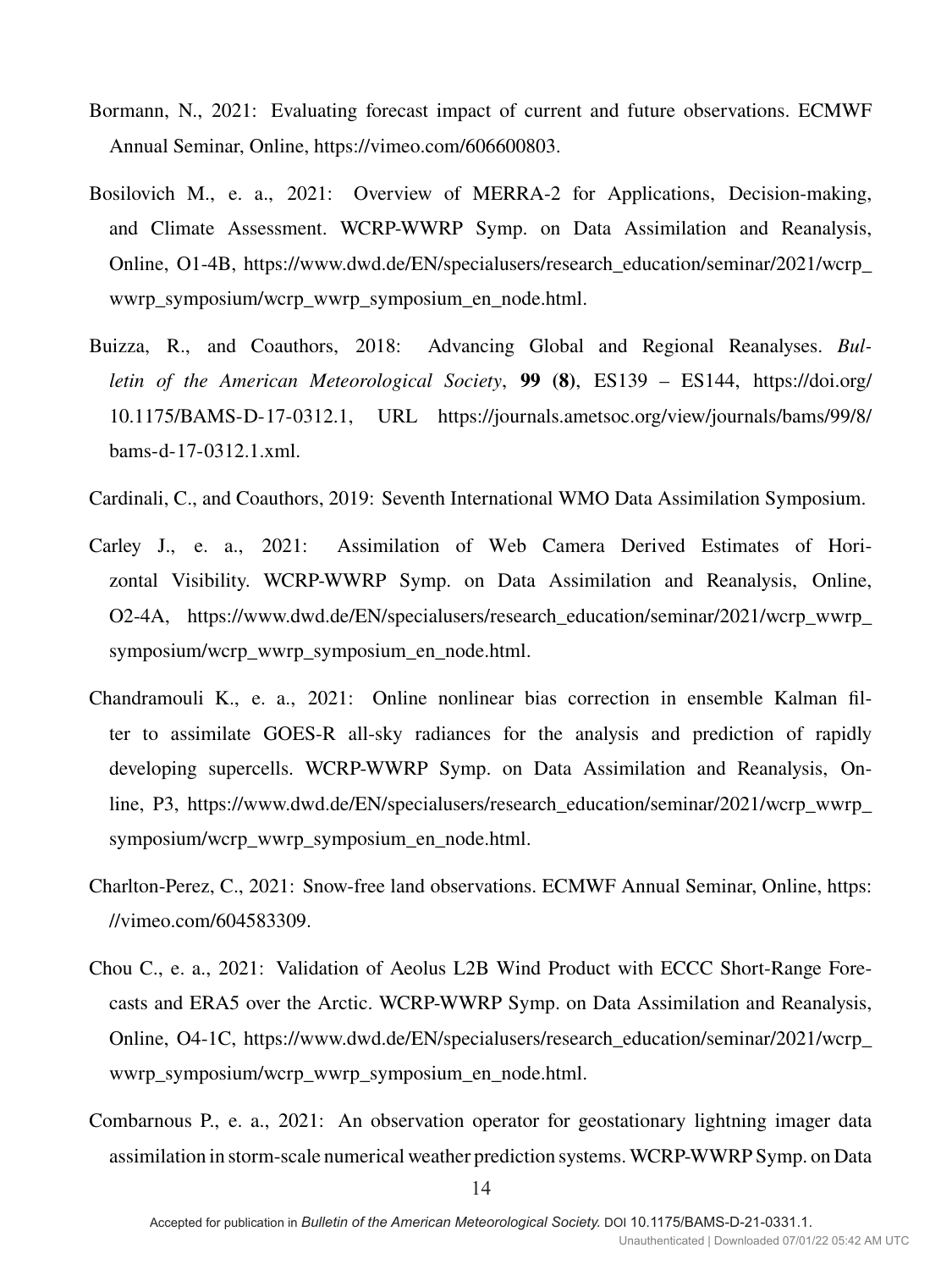Assimilation and Reanalysis, Online, O3-4B, https://www.dwd.de/EN/specialusers/research\_ education/seminar/2021/wcrp\_wwrp\_symposium/wcrp\_wwrp\_symposium\_en\_node.html.

- Coppens, D., 2021: Future atmospheric observations: What might be important in the future, techniques to assess. ECMWF Annual Seminar, Online, https://vimeo.com/607293844.
- Cress A., e. a., 2021: Validation and Impact assessment of Aeolus Doppler Wind Lidar Observations at the German Weather Service. WCRP-WWRP Symp. on Data Assimilation and Reanalysis, Online, O4-1C, https://www.dwd.de/EN/specialusers/research\_education/seminar/ 2021/wcrp\_wwrp\_symposium/wcrp\_wwrp\_symposium\_en\_node.html.
- Dahoui, M., 2021: Observations monitoring and related diagnostics. ECMWF Annual Seminar, Online, https://vimeo.com/606421839.
- Dance S., e. a., 2021: Exploring the characteristics of a vehicle-based temperature dataset for convection-permitting numerical weather prediction. WCRP-WWRP Symp. on Data Assimilation and Reanalysis, Online, O4-4A, https://www.dwd.de/EN/specialusers/research\_education/ seminar/2021/wcrp\_wwrp\_symposium/wcrp\_wwrp\_symposium\_en\_node.html.
- de Rosnay, P., 2021: Towards consistent exploitation of Earth system observations in coupled assimilation systems. ECMWF Annual Seminar, Online, https://vimeo.com/605734872.
- Deppisch T., e. a., 2021: Assimilation of solar reflectances in a pre-operational online system with a local ensemble Kalman filter. WCRP-WWRP Symp. on Data Assimilation and Reanalysis, Online, P5, https://www.dwd.de/EN/specialusers/research\_education/seminar/2021/wcrp\_ wwrp\_symposium/wcrp\_wwrp\_symposium\_en\_node.html.
- Donlon, C., 2021: Observing the Earth from Space. ECMWF Annual Seminar, Online, https: //vimeo.com/607414554.
- Donoho, N., 2021: Future earth system observations: What might be important in the future, techniques to assess. ECMWF Annual Seminar, Online, https://vimeo.com/607459805.
- Draper C., e. a., 2021: Modernising the Land Data Assimilation and Land Model Uncertainty Estimation in NOAA's Global NWP Systems. WCRP-WWRP Symp. on Data Assimilation and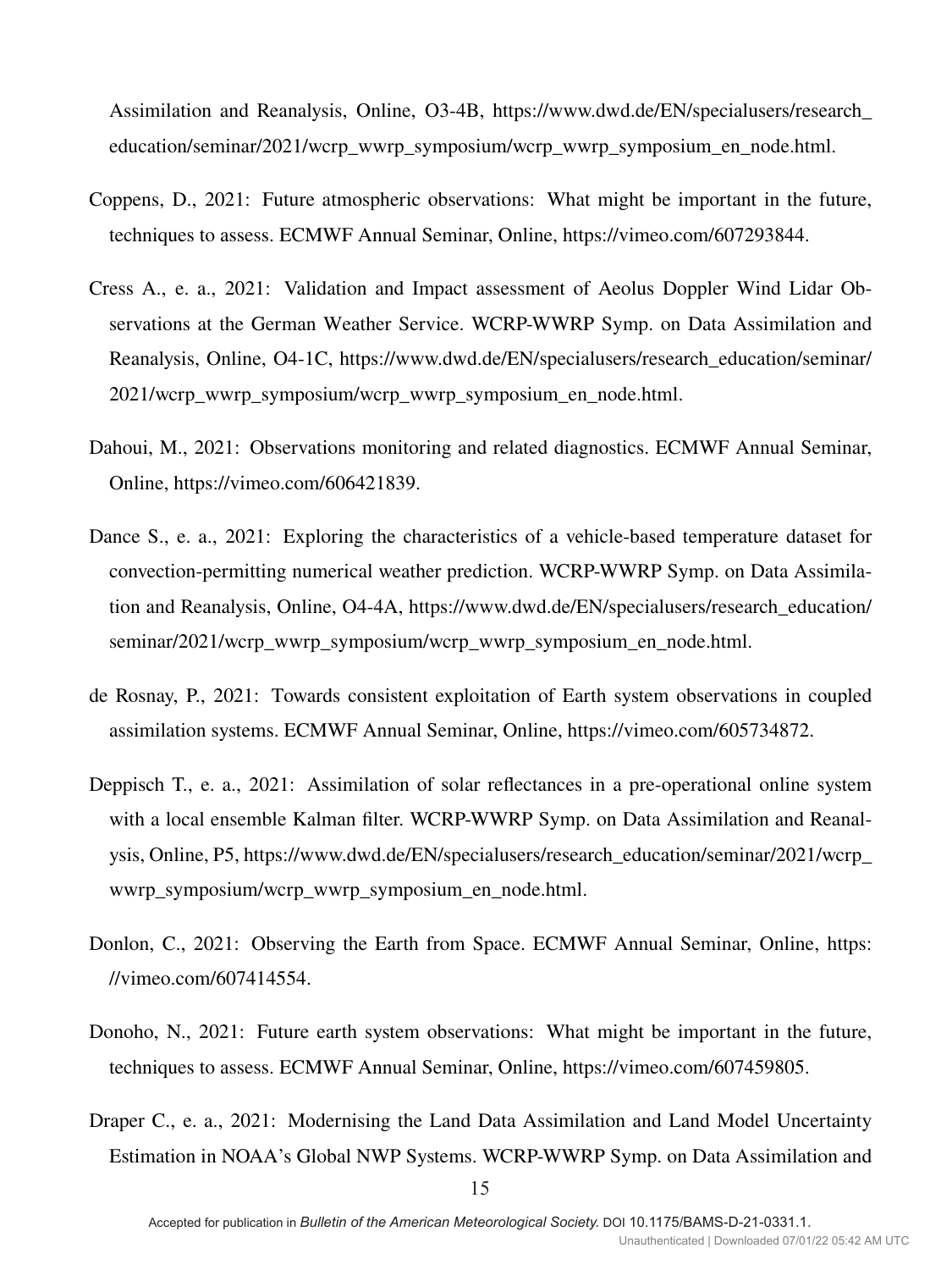Reanalysis, Online, O1-4A, https://www.dwd.de/EN/specialusers/research\_education/seminar/ 2021/wcrp\_wwrp\_symposium/wcrp\_wwrp\_symposium\_en\_node.html.

- Duc L., e. a., 2021: 1000-member ensemble forecasts for extreme events: the 2019 typhoon Hagibis and the July 2020 Kyushu heavy rain. WCRP-WWRP Symp. on Data Assimilation and Reanalysis, Online, P1, https://www.dwd.de/EN/specialusers/research\_education/seminar/ 2021/wcrp\_wwrp\_symposium/wcrp\_wwrp\_symposium\_en\_node.html.
- El-Akkraoui A., e. a., 2021: The NASA GMAO retrospective analysis for the 21st Century GEOS-R21C. WCRP-WWRP Symp. on Data Assimilation and Reanalysis, Online, O4-4C, https://www.dwd.de/EN/specialusers/research\_education/seminar/2021/wcrp\_ wwrp\_symposium/wcrp\_wwrp\_symposium\_en\_node.html.
- English, S., 2021: An Earth System view of observation. ECMWF Annual Seminar, Online, https://vimeo.com/604580470.
- Farchi A., e. a., 2021: Model error correction with data assimilation and machine learning. WCRP-WWRP Symp. on Data Assimilation and Reanalysis, Online, O5-1B, https://www.dwd.de/EN/specialusers/research\_education/seminar/2021/wcrp\_wwrp\_ symposium/wcrp\_wwrp\_symposium\_en\_node.html.
- Feng J., e. a., 2021: A Comparison of Two Local Moment-Matching Nonlinear Filters: Local Particle Filter (LPF) and Local Nonlinear Ensemble Transform Filter (LNETF). WCRP-WWRP Symp. on Data Assimilation and Reanalysis, Online, P2, https://www.dwd.de/EN/specialusers/research\_education/seminar/2021/wcrp\_wwrp\_ symposium/wcrp\_wwrp\_symposium\_en\_node.html.
- Fletcher S., e. a., 2021: Non-Gaussian Hybrid Variational Data Assimilation. WCRP-WWRP Symp. on Data Assimilation and Reanalysis, Online, O3-4C, https://www.dwd.de/EN/specialusers/research\_education/seminar/2021/wcrp\_wwrp symposium/wcrp\_wwrp\_symposium\_en\_node.html.
- Fourrie N., e. a., 2021: Data assimilation impact studies with the AROME-WMED reanalysis during HyMeX SOP1. WCRP-WWRP Symp. on Data Assimilation and Reanalysis,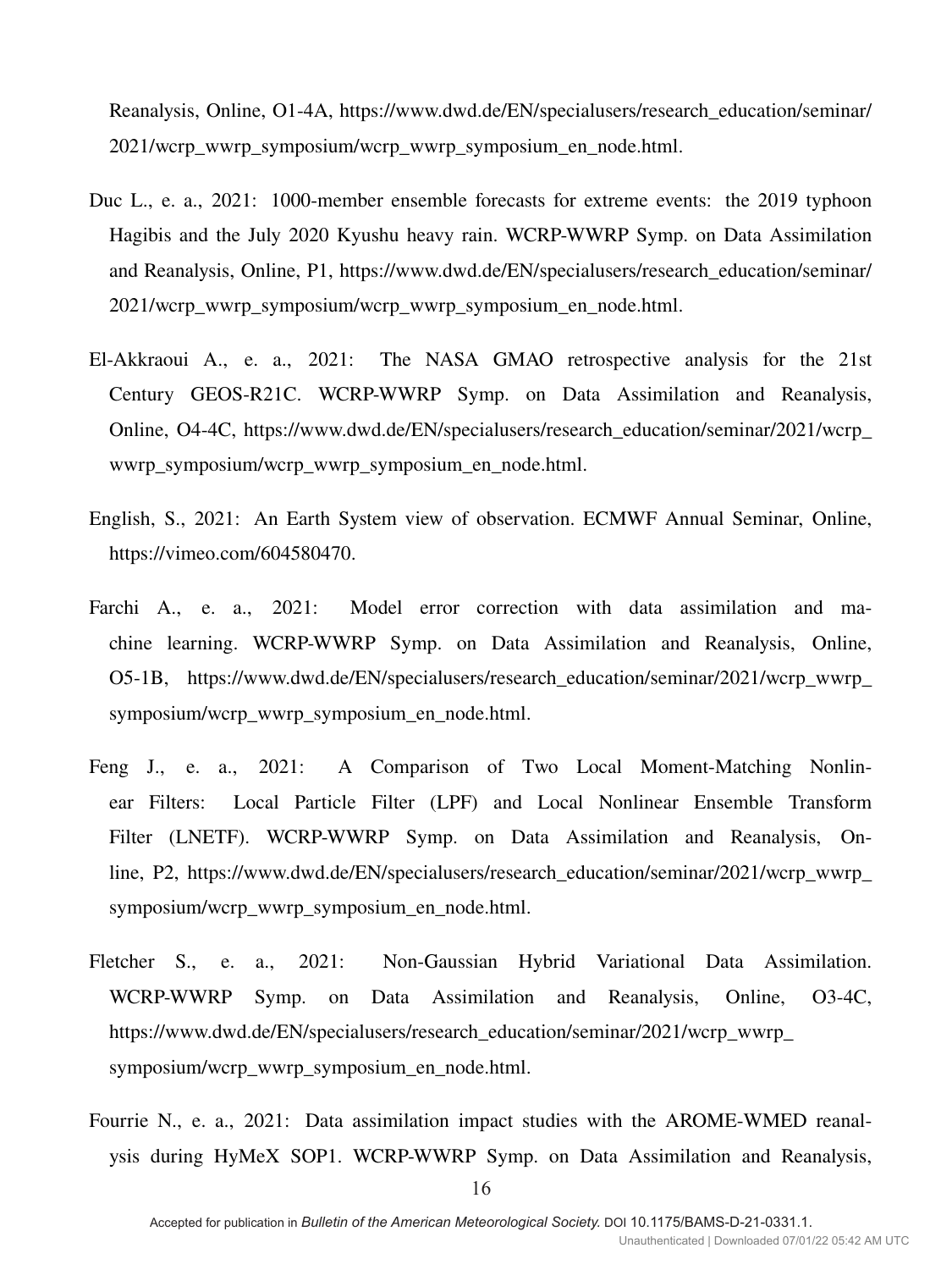Online, O2-1B, https://www.dwd.de/EN/specialusers/research\_education/seminar/2021/wcrp\_ wwrp\_symposium/wcrp\_wwrp\_symposium\_en\_node.html.

- Franke P., e. a., 2021: Evaluation of European anthropogenic trace gas and aerosol emissions using 4D-var: First results of a full-year re-analysis for 2016. WCRP-WWRP Symp. on Data Assimilation and Reanalysis, Online, O5-1C, https://www.dwd.de/EN/specialusers/research\_ education/seminar/2021/wcrp\_wwrp\_symposium/wcrp\_wwrp\_symposium\_en\_node.html.
- Fujita T., e. a., 2021: Enhancement of Variational Assimilation of High-Frequency and High-Resolution Radial Winds. WCRP-WWRP Symp. on Data Assimilation and Reanalysis, Online, P5, https://www.dwd.de/EN/specialusers/research\_education/seminar/2021/wcrp\_wwrp\_ symposium/wcrp\_wwrp\_symposium\_en\_node.html.
- Fujiwara M., e. a., 2021: Overview of the SPARC Reanalysis Intercomparison Project (S-RIP) during 2013-2021. WCRP-WWRP Symp. on Data Assimilation and Reanalysis, Online, O1-1B, https://www.dwd.de/EN/specialusers/research\_education/seminar/2021/wcrp\_ wwrp\_symposium/wcrp\_wwrp\_symposium\_en\_node.html.
- Fukui S., e. a., 2021: Performance of a 5-km regional reanalysis over Japan with respect to summer precipitation. WCRP-WWRP Symp. on Data Assimilation and Reanalysis, Online, O4-1B, https://www.dwd.de/EN/specialusers/research\_education/seminar/2021/wcrp\_ wwrp\_symposium/wcrp\_wwrp\_symposium\_en\_node.html.
- Han W., e. a., 2021: Evaluation and Assimilation of Geostationary Hyperspectral InfraRed Sounders (GeoHIS) : progress and challenges. WCRP-WWRP Symp. on Data Assimilation and Reanalysis, Online, O3-4B, https://www.dwd.de/EN/specialusers/research\_education/seminar/ 2021/wcrp\_wwrp\_symposium/wcrp\_wwrp\_symposium\_en\_node.html.
- Harada Y., e. a., 2021: Early results of the evaluation of the JRA-3Q reanalysis. WCRP-WWRP Symp. on Data Assimilation and Reanalysis, Online, P4, https://www.dwd.de/EN/specialusers/research\_education/seminar/2021/wcrp\_wwrp symposium/wcrp\_wwrp\_symposium\_en\_node.html.
- Hernandez-Banos I., e. a., 2021: Test and evaluation of data assimilation algorithms and configurations to improve the Rapid Refresh Forecast System for con-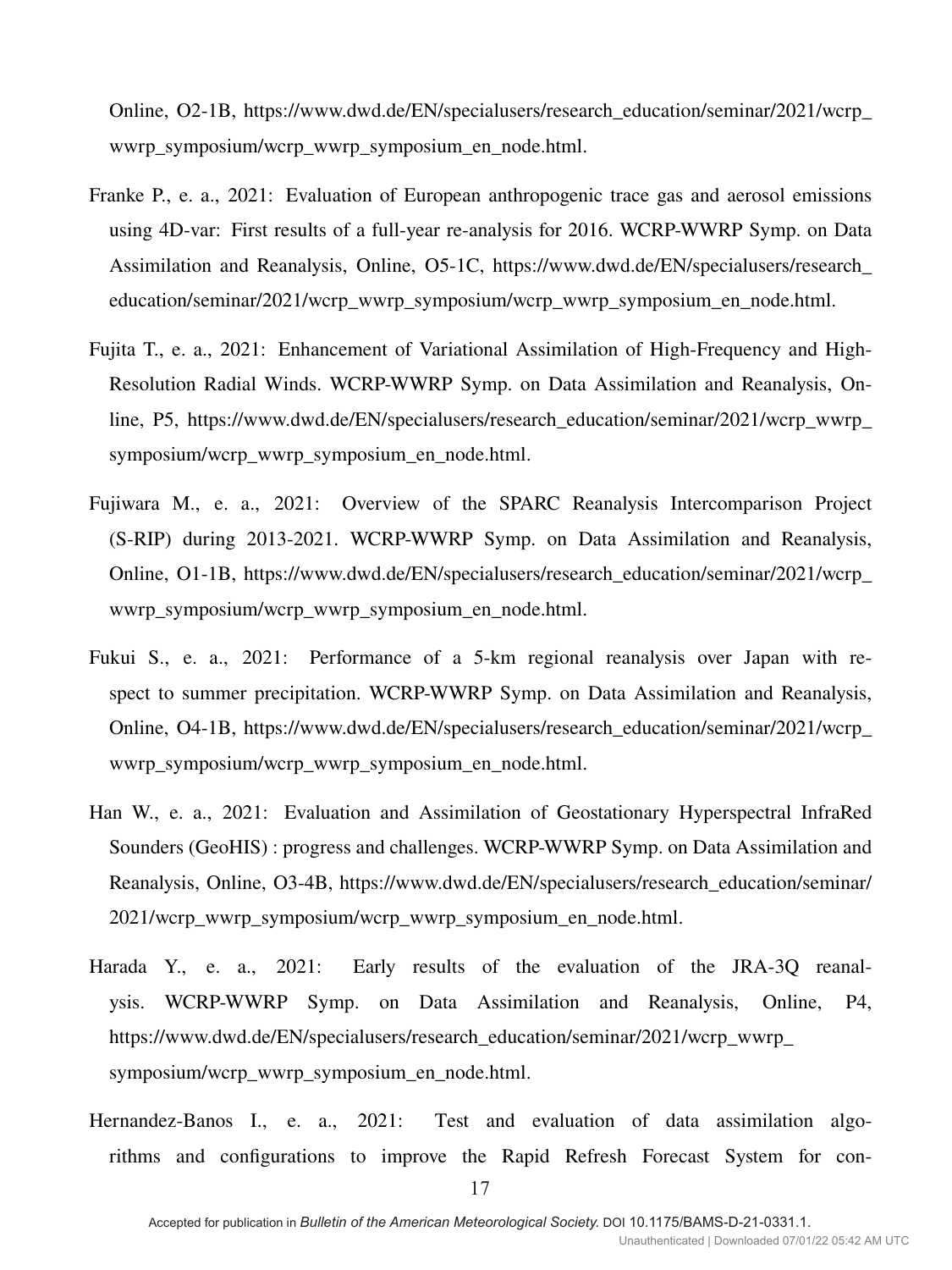vection forecasts. WCRP-WWRP Symp. on Data Assimilation and Reanalysis, Online, P1, https://www.dwd.de/EN/specialusers/research\_education/seminar/2021/wcrp\_wwrp\_ symposium/wcrp\_wwrp\_symposium\_en\_node.html.

- Hersbach H., e. a., 2021: The ERA5 reanalysis: a detailed record of the climate and weather for the past 70 years. WCRP-WWRP Symp. on Data Assimilation and Reanalysis, Online, O4-2, https://www.dwd.de/EN/specialusers/research\_education/seminar/2021/wcrp\_ wwrp\_symposium/wcrp\_wwrp\_symposium\_en\_node.html.
- Hossen M., e. a., 2021: Using Machine learning techniques to switch background error distributions to improve data assimilation. WCRP-WWRP Symp. on Data Assimilation and Reanalysis, Online, P5, https://www.dwd.de/EN/specialusers/research\_education/seminar/2021/wcrp\_wwrp\_ symposium/wcrp\_wwrp\_symposium\_en\_node.html.
- Hu C., e. a., 2021: A new way to infer non-Gaussian observation errors based on ensemble innovations. WCRP-WWRP Symp. on Data Assimilation and Reanalysis, Online, P2, https://www.dwd.de/EN/specialusers/research\_education/seminar/2021/wcrp\_wwrp\_ symposium/wcrp\_wwrp\_symposium\_en\_node.html.
- Hu M., e. a., 2021: Building a JEDI- and FV3-based Rapid Refresh Forecast System (RRFS) upon Decade of Development and Implementation of the High Resolution Rapid Refresh (HRRR). WCRP-WWRP Symp. on Data Assimilation and Reanalysis, Online, O2-1A, https://www.dwd.de/EN/specialusers/research\_education/seminar/2021/wcrp\_ wwrp\_symposium/wcrp\_wwrp\_symposium\_en\_node.html.
- Ingleby, B., 2021: In situ atmospheric observations: status, developments, gap analysis. ECMWF Annual Seminar, Online, https://vimeo.com/604581214.
- Inness, A., 2021: Atmospheric composition observations: overview, recent developments and gap analysis in the context of environment prediction. ECMWF Annual Seminar, Online, https: //vimeo.com/604582383.
- Janjic T., e. a., 2021: Representation of model error in convective scale data assimilation. WCRP-WWRP Symp. on Data Assimilation and Reanalysis, Online,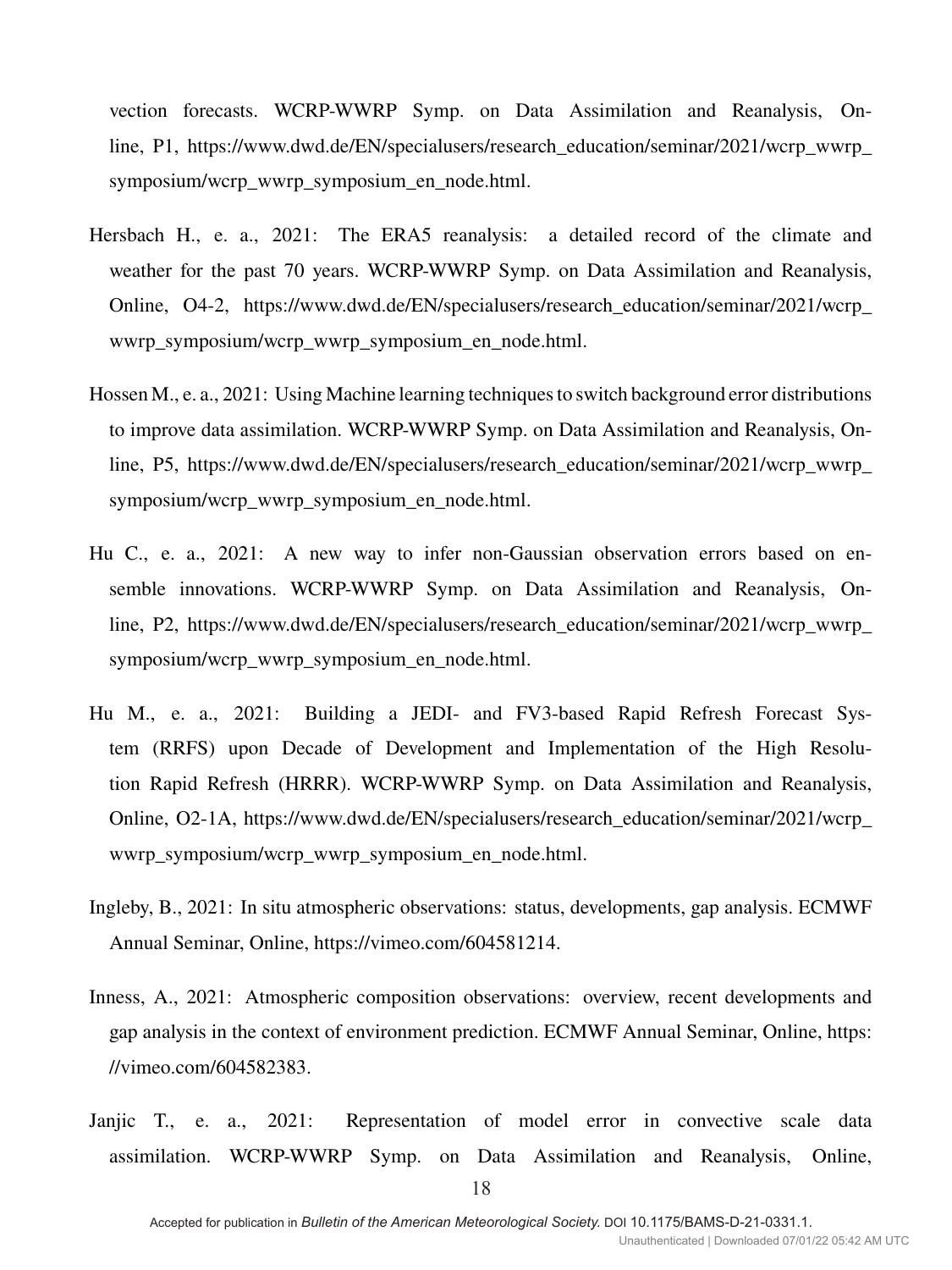O5-1A, https://www.dwd.de/EN/specialusers/research\_education/seminar/2021/wcrp\_wwrp\_ symposium/wcrp\_wwrp\_symposium\_en\_node.html.

- Kaspar F., e. a., 2021: Regional reanalysis activities at DWD: review and outlook. WCRP-WWRP Symp. on Data Assimilation and Reanalysis, Online, O4- 3, https://www.dwd.de/EN/specialusers/research\_education/seminar/2021/wcrp\_wwrp\_ symposium/wcrp\_wwrp\_symposium\_en\_node.html.
- Kawabata T., e. a., 2021: An Adaptive R Estimator with a Storm-Scale Particle Filter. WCRP-WWRP Symp. on Data Assimilation and Reanalysis, Online, P2, https://www.dwd.de/EN/specialusers/research\_education/seminar/2021/wcrp\_wwrp\_ symposium/wcrp\_wwrp\_symposium\_en\_node.html.
- Kayser M., e. a., 2021: Long-term assessment of Doppler lidars for an operational use in a future network. WCRP-WWRP Symp. on Data Assimilation and Reanalysis, Online, O3-1C, https://www.dwd.de/EN/specialusers/research\_education/seminar/2021/wcrp\_ wwrp\_symposium/wcrp\_wwrp\_symposium\_en\_node.html.
- Kelbch A., e. a., 2021: The potential of assimilating wind power data for future reanalysis. WCRP-WWRP Symp. on Data Assimilation and Reanalysis, Online, O4-4A, https://www.dwd.de/EN/specialusers/research\_education/seminar/2021/wcrp\_wwrp\_ symposium/wcrp\_wwrp\_symposium\_en\_node.html.
- Kleist D., e. a., 2021: NCEP Operational Global Data Assimilation System (GDAS): Recent Upgrades and Future Plans. WCRP-WWRP Symp. on Data Assimilation and Reanalysis, Online, O2-2, https://www.dwd.de/EN/specialusers/research\_education/seminar/2021/wcrp\_ wwrp\_symposium/wcrp\_wwrp\_symposium\_en\_node.html.
- Knist C., e. a., 2021: Assessment of microwave radiometers for operational network deployment and its observational value for forecasting models. WCRP-WWRP Symp. on Data Assimilation and Reanalysis, Online, O3-1C, https://www.dwd.de/EN/specialusers/research\_education/seminar/ 2021/wcrp\_wwrp\_symposium/wcrp\_wwrp\_symposium\_en\_node.html.
- Kobayashi C., e. a., 2021: Brewer-Dobson circulation represented in JRA-3Q. WCRP-WWRP Symp. on Data Assimilation and Reanalysis, Online, O2-1B,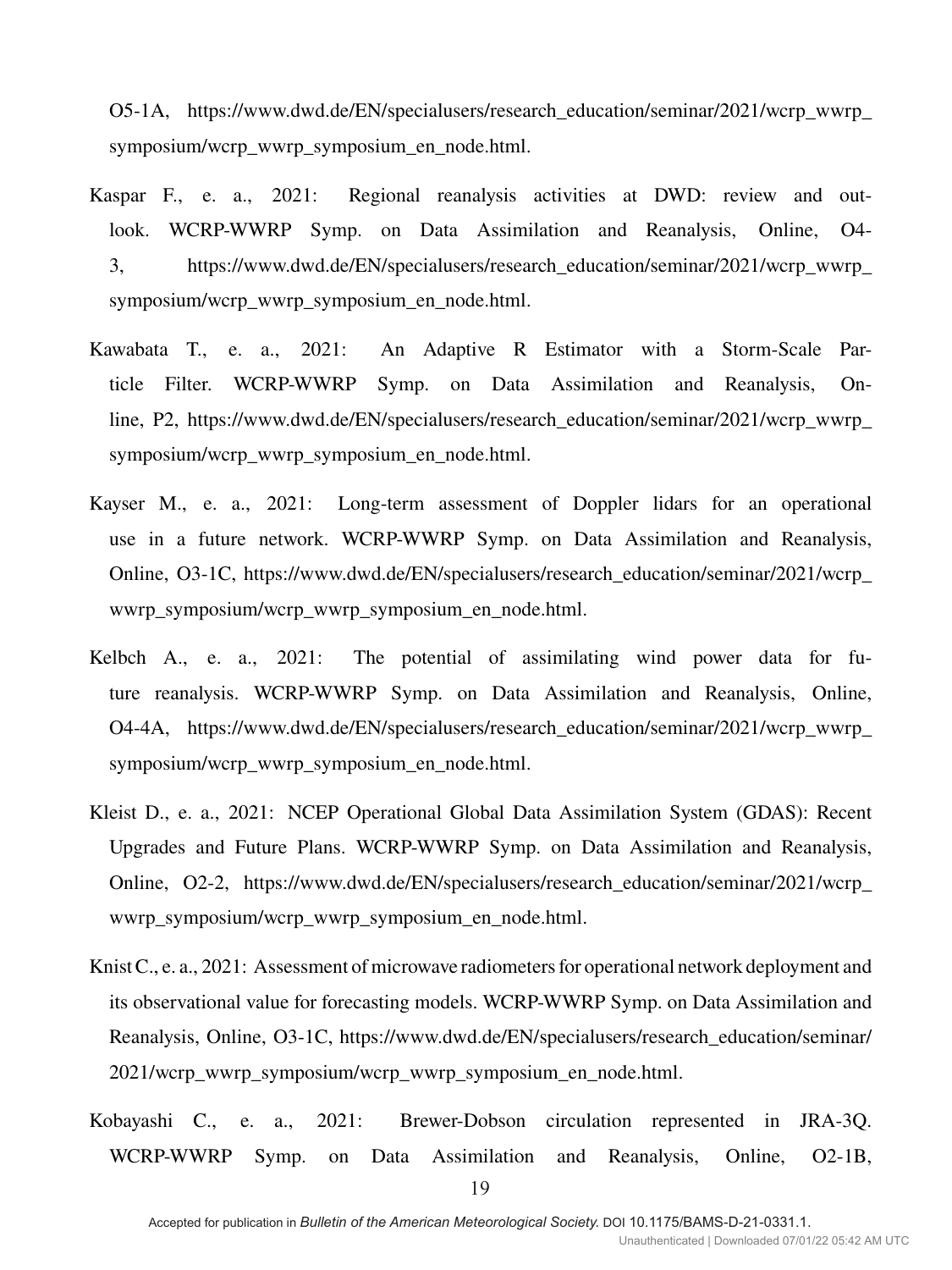https://www.dwd.de/EN/specialusers/research\_education/seminar/2021/wcrp\_wwrp symposium/wcrp\_wwrp\_symposium\_en\_node.html.

- Koepken-Watts, C., 2021: Atmospheric observations satellite: overview, recent developments and gap analysis. ECMWF Annual Seminar, Online, https://vimeo.com/604580892.
- Kolassa, J., 2021: Land observations for model calibration and data assimilation. ECMWF Annual Seminar, Online, https://vimeo.com/607228299.
- Kosaka Y., e. a., 2021: Representation of the past weather prior to the International Geophysical Year (1957-1958) in JRA-3Q. WCRP-WWRP Symp. on Data Assimilation and Reanalysis, Online, O1-1B, https://www.dwd.de/EN/specialusers/research\_education/seminar/2021/wcrp\_ wwrp\_symposium/wcrp\_wwrp\_symposium\_en\_node.html.
- Kotsuki S., e. a., 2021: Improving the stability of the Local Particle Filter and Its Gaussian Mixture Extension: Experiments with an Intermediate AGCM. WCRP-WWRP Symp. on Data Assimilation and Reanalysis, Online, O3-4C, https://www.dwd.de/EN/specialusers/research\_ education/seminar/2021/wcrp\_wwrp\_symposium/wcrp\_wwrp\_symposium\_en\_node.html.
- Laloyaux, P., 2021: Bias aware data assimilation. ECMWF Annual Seminar, Online, https://vimeo. com/605610212.
- Lean, P., 2021: Practical challenges using observations in operational numerical weather prediction systems. ECMWF Annual Seminar, Online, https://vimeo.com/604854178.
- Legler S., e. a., 2021: Combining Data Assimilation and Machine Learning to Estimate Parameters of a Convective-Scale Model. WCRP-WWRP Symp. on Data Assimilation and Reanalysis, Online, O5-2, https://www.dwd.de/EN/specialusers/research\_education/seminar/ 2021/wcrp\_wwrp\_symposium/wcrp\_wwrp\_symposium\_en\_node.html.
- Lehmann V., e. a., 2021: DWD pilot station , At Evaluating ground-based remote sensing systems for future observing networks. WCRP-WWRP Symp. on Data Assimilation and Reanalysis, Online, P4, https://www.dwd.de/EN/specialusers/research\_education/seminar/2021/wcrp\_wwrp\_ symposium/wcrp\_wwrp\_symposium\_en\_node.html.
- Lei L., e. a., 2021: Integrated Hybrid Data Assimilation for an Ensemble Kalman Filter. WCRP-WWRP Symp. on Data Assimilation and Reanalysis,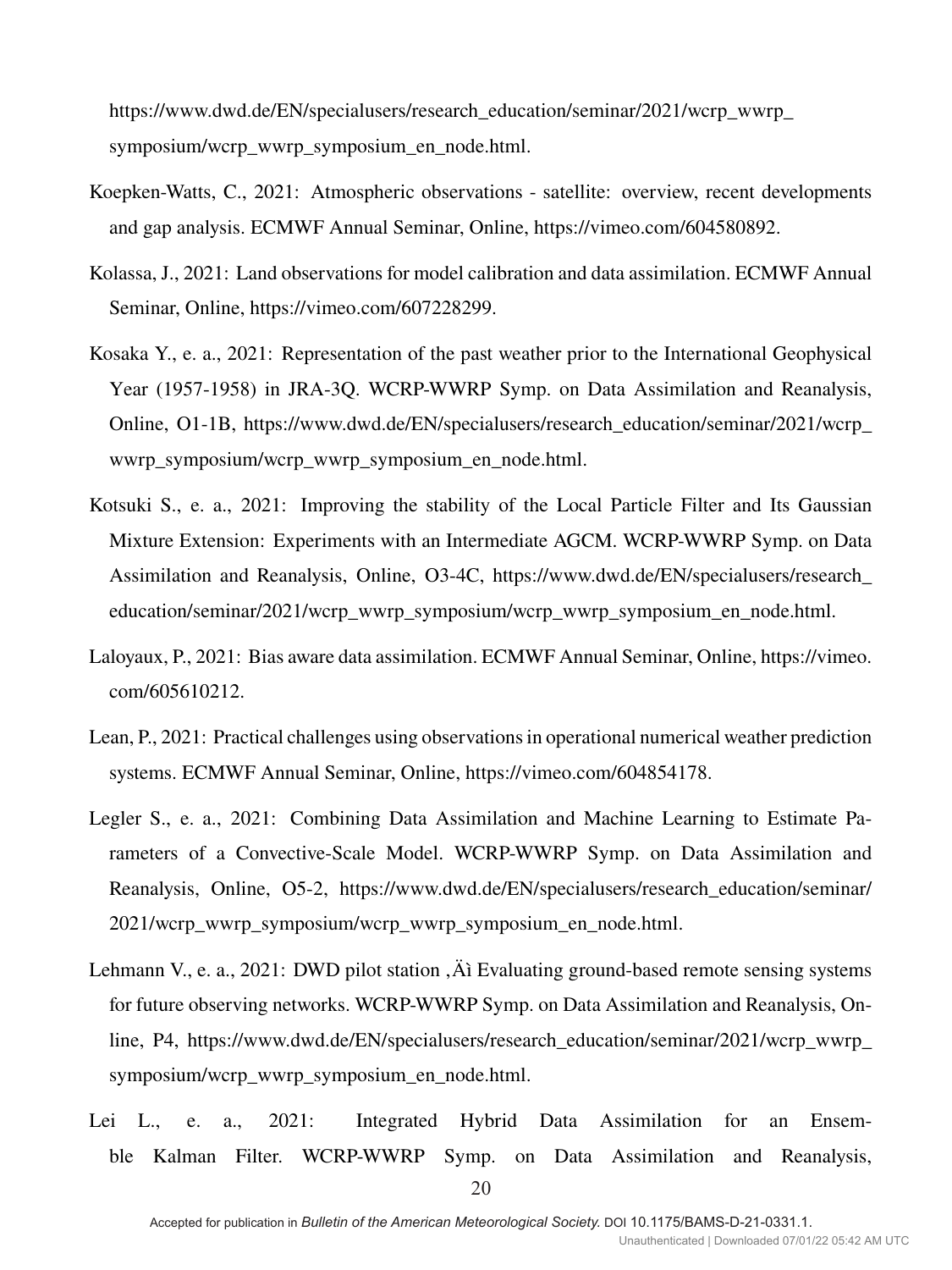Online, https://www.dwd.de/EN/specialusers/research\_education/seminar/2021/wcrp\_wwrp\_ symposium/wcrp\_wwrp\_symposium\_en\_node.html.

- Lippi D., e. a., 2021: Doppler radial wind assimilation in the GFS with an observing system simulation experiment. WCRP-WWRP Symp. on Data Assimilation and Reanalysis, Online, O1-1C, https://www.dwd.de/EN/specialusers/research\_education/seminar/2021/wcrp\_ wwrp\_symposium/wcrp\_wwrp\_symposium\_en\_node.html.
- Loehnert U., e. a., 2021: Ground-based atmospheric boundary layer profiling and data assimilation experiments within the EU COST Action PROBE. WCRP-WWRP Symp. on Data Assimilation and Reanalysis, Online, O1-1C, https://www.dwd.de/EN/specialusers/research\_education/ seminar/2021/wcrp\_wwrp\_symposium/wcrp\_wwrp\_symposium\_en\_node.html.
- Merker C., e. a., 2021: Towards operational assimilation of surface based microwave radiometer and Raman lidar data at MeteoSwiss. WCRP-WWRP Symp. on Data Assimilation and Reanalysis, Online, O1-1C, https://www.dwd.de/EN/specialusers/research\_education/seminar/2021/wcrp\_ wwrp\_symposium/wcrp\_wwrp\_symposium\_en\_node.html.
- Miyoshi T., e. a., 2021: Big Data Assimilation: Real-time Demonstration Experiments of 30 second-update Forecasting in Tokyo in 2020 and 2021. WCRP-WWRP Symp. on Data Assimilation and Reanalysis, Online, O5-3, https://www.dwd.de/EN/specialusers/research\_education/ seminar/2021/wcrp\_wwrp\_symposium/wcrp\_wwrp\_symposium\_en\_node.html.
- Morris M., e. a., 2021: Using reanalysis to assess, Aodesign-level' wind events with the potential for infrastructure damage in the built environment. WCRP-WWRP Symp. on Data Assimilation and Reanalysis, Online, P1, https://www.dwd.de/EN/specialusers/research\_education/seminar/ 2021/wcrp\_wwrp\_symposium/wcrp\_wwrp\_symposium\_en\_node.html.
- Munoz-Sabater J., e. a., 2021: The ERA5-Land Global land surface reanalysis. WCRP-WWRP Symp. on Data Assimilation and Reanalysis, Online, O4-4C, https://www.dwd.de/EN/specialusers/research\_education/seminar/2021/wcrp\_wwrp symposium/wcrp\_wwrp\_symposium\_en\_node.html.
- Mytilinaios M., e. a., 2021: Evaluation of a high-resolution dust regional reanalysis using in-situ and remote sensing observations. WCRP-WWRP Symp. on Data Assimilation and Reanalysis,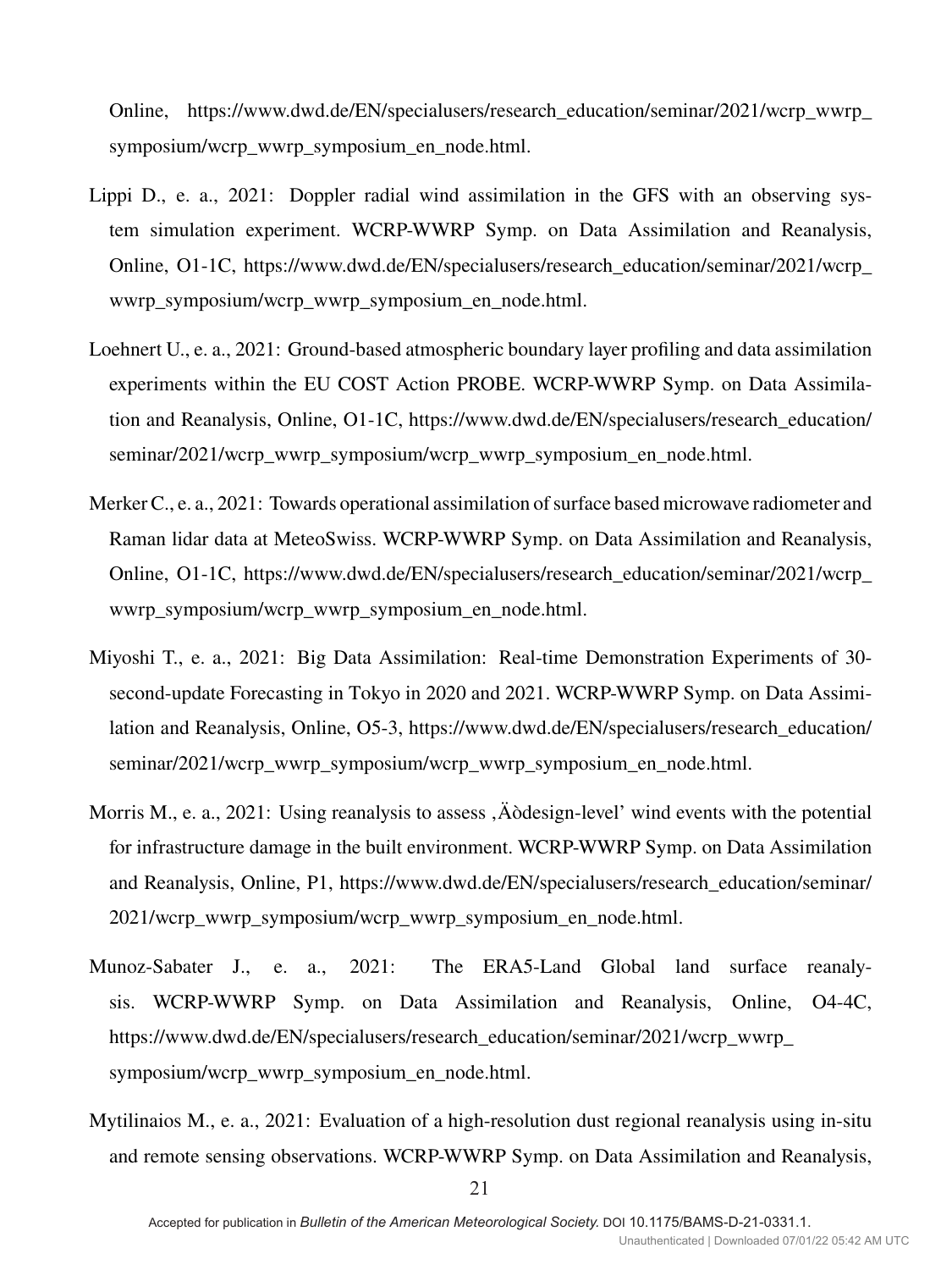Online, O2-4B, https://www.dwd.de/EN/specialusers/research\_education/seminar/2021/wcrp\_ wwrp\_symposium/wcrp\_wwrp\_symposium\_en\_node.html.

- Naoe H., e. a., 2021: Evaluation of the latest Japanese Reanalysis for three quarters of a century (JRA-3Q) during a pre-satellite era. WCRP-WWRP Symp. on Data Assimilation and Reanalysis, Online, P4, https://www.dwd.de/EN/specialusers/research\_education/seminar/2021/wcrp\_ wwrp\_symposium/wcrp\_wwrp\_symposium\_en\_node.html.
- Necker T., e. a., 2021: Localization on convective scales: What can we learn from a 1000-member ensemble? WCRP-WWRP Symp. on Data Assimilation and Reanalysis, Online, O5-3, https://www.dwd.de/EN/specialusers/research\_education/seminar/2021/wcrp\_ wwrp\_symposium/wcrp\_wwrp\_symposium\_en\_node.html.
- Neef L., e. a., 2021: Assimilation of Nowcast Objects in the Regional Forecast Model ICON-LAM. WCRP-WWRP Symp. on Data Assimilation and Reanalysis, Online, O5-1A, https://www.dwd.de/EN/specialusers/research\_education/seminar/2021/wcrp\_ wwrp\_symposium/wcrp\_wwrp\_symposium\_en\_node.html.
- Nerger L., e. a., 2021: A hybrid nonlinear-Kalman ensemble transform filter for data assimilation in systems with different degrees of nonlinearity. WCRP-WWRP Symp. on Data Assimilation and Reanalysis, Online, O1-3, https://www.dwd.de/EN/specialusers/research\_education/ seminar/2021/wcrp\_wwrp\_symposium/wcrp\_wwrp\_symposium\_en\_node.html.
- Niermann D., e. a., 2021: Evaluating extreme wind speed in regional and global reanalysis products. WCRP-WWRP Symp. on Data Assimilation and Reanalysis, Online, P1, https://www.dwd.de/EN/specialusers/research\_education/seminar/2021/wcrp\_wwrp\_ symposium/wcrp\_wwrp\_symposium\_en\_node.html.
- Nomokonova T., e. a., 2021: Estimation of the benefits of remote-sensing profilers for sustainable energy applications. WCRP-WWRP Symp. on Data Assimilation and Reanalysis, Online, O2-3, https://www.dwd.de/EN/specialusers/research\_education/seminar/2021/wcrp\_ wwrp\_symposium/wcrp\_wwrp\_symposium\_en\_node.html.
- O'kane T., e. a., 2021: CAFE60v1: The CSIRO Climate retrospective Analysis and Forecast Ensemble system: version 1: System design, model configuration and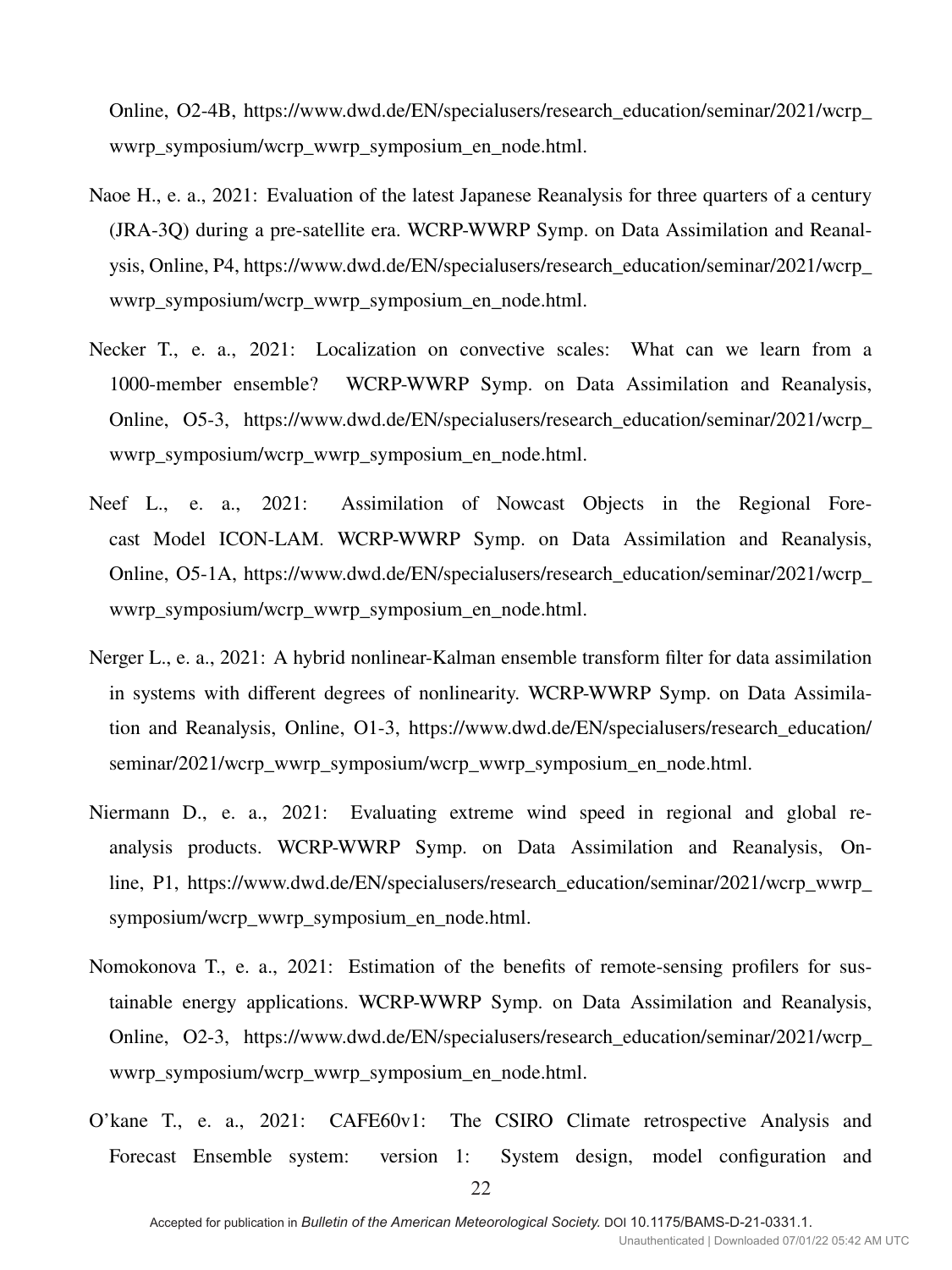data assimilation. WCRP-WWRP Symp. on Data Assimilation and Reanalysis, Online, P2, https://www.dwd.de/EN/specialusers/research\_education/seminar/2021/wcrp\_wwrp\_ symposium/wcrp\_wwrp\_symposium\_en\_node.html.

- Pannekoucke O., e. a., 2021: Contributions of the parametric Kalman filter in practical and theoretical data assimilation. WCRP-WWRP Symp. on Data Assimilation and Reanalysis, Online, O3-2, https://www.dwd.de/EN/specialusers/research\_education/seminar/2021/wcrp\_ wwrp\_symposium/wcrp\_wwrp\_symposium\_en\_node.html.
- Paschalidi Z., e. a., 2021: Assimilation of surface observations from citizen weather stations into a regional weather prediction system. WCRP-WWRP Symp. on Data Assimilation and Reanalysis, Online, O4-4A, https://www.dwd.de/EN/specialusers/research\_education/seminar/2021/wcrp\_ wwrp\_symposium/wcrp\_wwrp\_symposium\_en\_node.html.
- Prigent, C., 2021: Challenges in microwave radiative transfer parameterization of the Earth surface, passive and active, from low to high frequencies, for both atmosphere and surface characterizations. ECMWF Annual Seminar, Online, https://vimeo.com/605649028.
- Raboudi N., e. a., 2021: Ensemble Kalman filtering with colored observation noise. WCRP-WWRP Symp. on Data Assimilation and Reanalysis, Online, P3, https://www.dwd.de/EN/specialusers/research\_education/seminar/2021/wcrp\_wwrp\_ symposium/wcrp\_wwrp\_symposium\_en\_node.html.
- Raeder K., e. a., 2021: A CESM+DART Atmospheric Reanalysis for Forcing Ocean, Land, and Other Surface Models. WCRP-WWRP Symp. on Data Assimilation and Reanalysis, Online, O1-3, https://www.dwd.de/EN/specialusers/research\_education/seminar/2021/wcrp\_ wwrp\_symposium/wcrp\_wwrp\_symposium\_en\_node.html.
- Randriamampianina, R., 2021: The role of non-operational observations today and in the future. ECMWF Annual Seminar, Online, https://vimeo.com/607524564.
- Rani I., e. a., 2021: IMDAA regional reanalysis over the Indian monsoon region. WCRP-WWRP Symp. on Data Assimilation and Reanalysis, Online, O4- 1B, https://www.dwd.de/EN/specialusers/research\_education/seminar/2021/wcrp\_wwrp\_ symposium/wcrp\_wwrp\_symposium\_en\_node.html.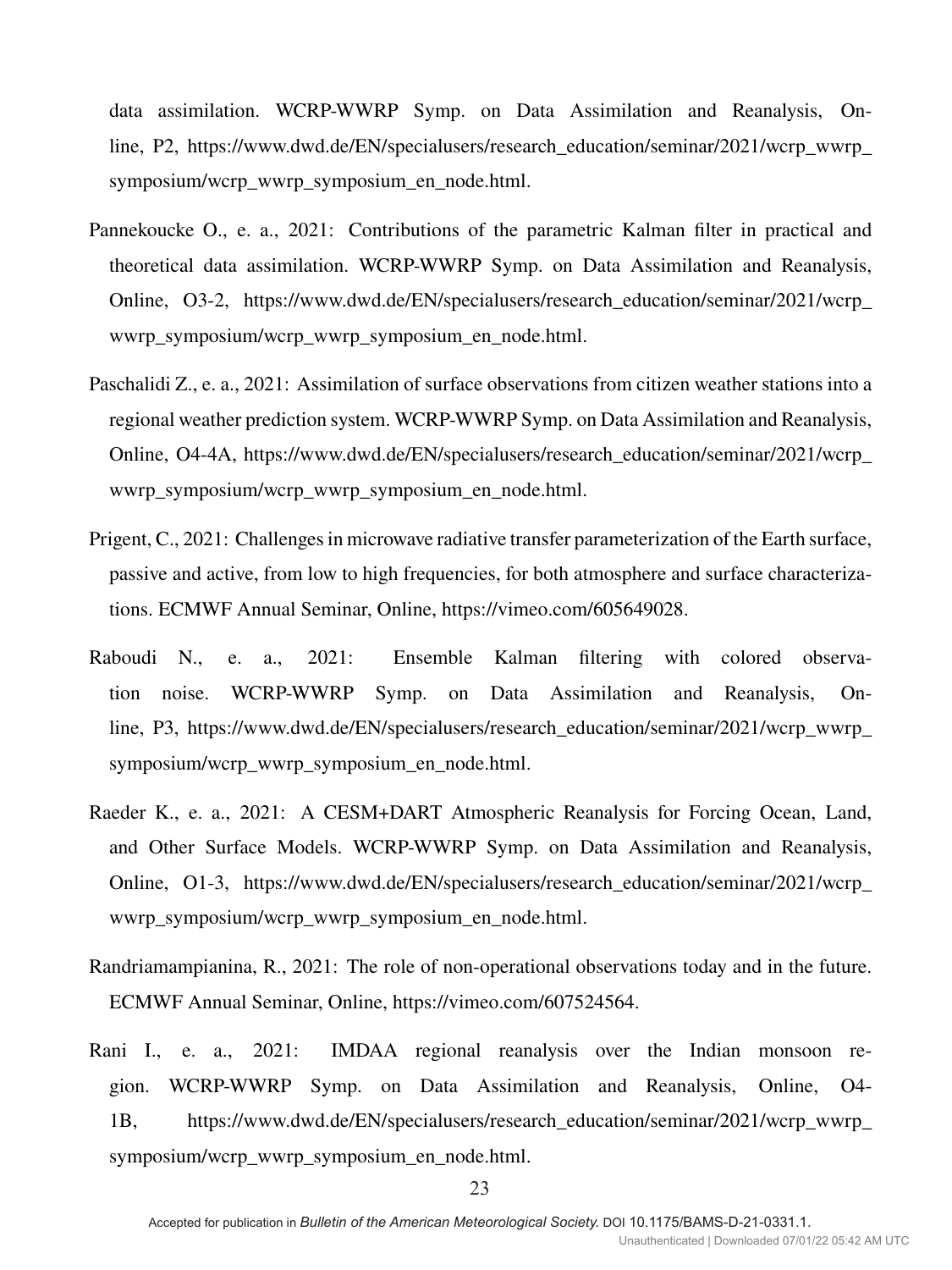- Reichle R., e. a., 2021: Assimilation of SMAP Brightness Temperature Observations in the GEOS Land-Atmosphere Data Assimilation System. WCRP-WWRP Symp. on Data Assimilation and Reanalysis, Online, P2, https://www.dwd.de/EN/specialusers/research\_education/ seminar/2021/wcrp\_wwrp\_symposium/wcrp\_wwrp\_symposium\_en\_node.html.
- Remy, E., 2021: Ocean Observing System Experiments (OSEs). ECMWF Annual Seminar, Online, https://vimeo.com/607409561.
- Ruiz J., e. a., 2021: Reduced non-Gaussianity by 30-second rapid update in convective-scale numerical weather prediction. WCRP-WWRP Symp. on Data Assimilation and Reanalysis, Online, O5-4A, https://www.dwd.de/EN/specialusers/research\_education/seminar/2021/wcrp\_ wwrp\_symposium/wcrp\_wwrp\_symposium\_en\_node.html.
- Sandells, M., 2021: Snow land observations: overview, recent developments. ECMWF Annual Seminar, Online, https://vimeo.com/604583999.
- Sanikommu S., e. a., 2021: A 20-year High resolution Red Sea Reanalysis using a Hybrid ensemble data assimilation. WCRP-WWRP Symp. on Data Assimilation and Reanalysis, Online, O5-1C, https://www.dwd.de/EN/specialusers/research\_education/seminar/2021/wcrp\_ wwrp\_symposium/wcrp\_wwrp\_symposium\_en\_node.html.
- Sara B., e. a., 2021: Operating in risky sand and dust storm environments in Northern Africa, the Middle East and Europe: a portfolio of climate services. WCRP-WWRP Symp. on Data Assimilation and Reanalysis, Online, O2-4B, https://www.dwd.de/EN/specialusers/research\_ education/seminar/2021/wcrp\_wwrp\_symposium/wcrp\_wwrp\_symposium\_en\_node.html.
- Scheck L., e. a., 2021: Improving cloud and radiation forecasts by assimilating visible satellite images. WCRP-WWRP Symp. on Data Assimilation and Reanalysis, Online, O3-4B, https://www.dwd.de/EN/specialusers/research\_education/seminar/2021/wcrp\_ wwrp\_symposium/wcrp\_wwrp\_symposium\_en\_node.html.
- Schenk N., e. a., 2021: 4D-Localized Particle Filter Method in KENDA for ICON-LAM. WCRP-WWRP Symp. on Data Assimilation and Reanalysis, Online, https://www.dwd.de/EN/specialusers/research\_education/seminar/2021/wcrp\_wwrp\_ symposium/wcrp\_wwrp\_symposium\_en\_node.html.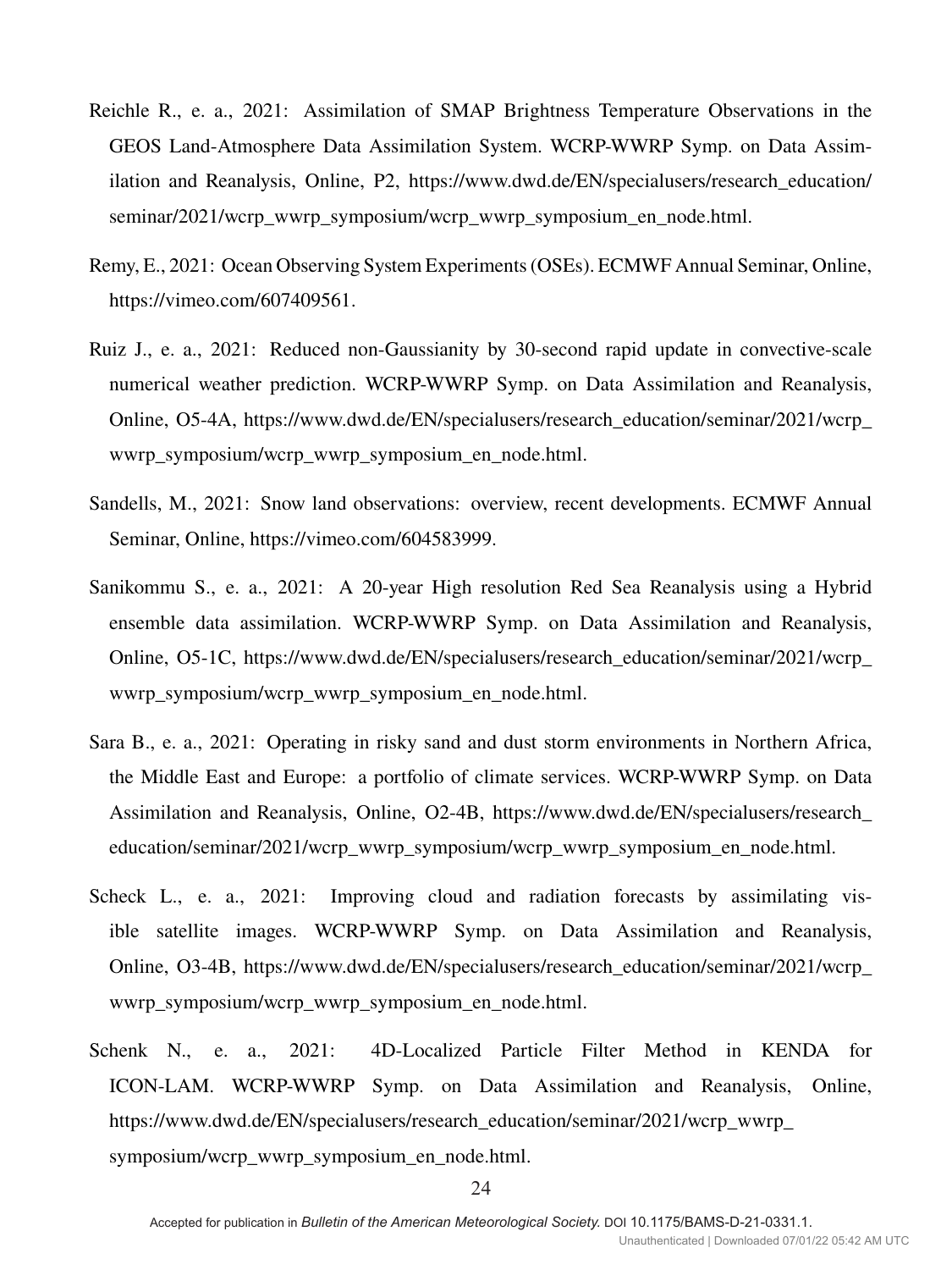- Schimanke S., e. a., 2021: Copernicus European regional reanalysis. WCRP-WWRP Symp. on Data Assimilation and Reanalysis, Online, O4-3, https://www.dwd.de/EN/specialusers/research\_ education/seminar/2021/wcrp\_wwrp\_symposium/wcrp\_wwrp\_symposium\_en\_node.html.
- Schwartz C., e. a., 2021: Experiments with a continuously cycling 3-km ensemble Kalman filter over the entire conterminous United States for convection-allowing ensemble initialization. WCRP-WWRP Symp. on Data Assimilation and Reanalysis, Online, O5-4A, https://www.dwd.de/EN/specialusers/research\_education/seminar/2021/wcrp\_ wwrp\_symposium/wcrp\_wwrp\_symposium\_en\_node.html.
- Schyberg H., e. a., 2021: The Copernicus Arctic Regional Reanalysis. WCRP-WWRP Symp. on Data Assimilation and Reanalysis, Online, O4-3, https://www.dwd.de/EN/specialusers/ research\_education/seminar/2021/wcrp\_wwrp\_symposium/wcrp\_wwrp\_symposium\_en\_node. html.
- Siddorn, J., 2021: Ocean and wave observations: overview, recent developments and gaps. ECMWF Annual Seminar, Online, https://vimeo.com/604581635.
- Slivinski L., e. a., 2021: A synoptic to decadal evaluation of the 20th Century Reanalysis Version 3. WCRP-WWRP Symp. on Data Assimilation and Reanalysis, Online, O4-2, https://www.dwd.de/EN/specialusers/research\_education/seminar/2021/wcrp\_ wwrp\_symposium/wcrp\_wwrp\_symposium\_en\_node.html.
- Smith P., e. a., 2021: Incorporating flow dependent ocean information into weakly coupled atmosphere-ocean 4D-Var data assimilation: experiments with an idealised system. WCRP-WWRP Symp. on Data Assimilation and Reanalysis, Online, O1-2, https://www.dwd.de/EN/specialusers/research\_education/seminar/2021/wcrp\_ wwrp\_symposium/wcrp\_wwrp\_symposium\_en\_node.html.
- Sodhi J., e. a., 2021: Large error correction in storms at convective scales by  $\hat{A}$  Augrafting,  $\hat{A}$ u look-alike modelled storms from other ensemble backgrounds. WCRP-WWRP Symp. on Data Assimilation and Reanalysis, Online, O5-4A, https://www.dwd.de/EN/specialusers/research\_ education/seminar/2021/wcrp\_wwrp\_symposium/wcrp\_wwrp\_symposium\_en\_node.html.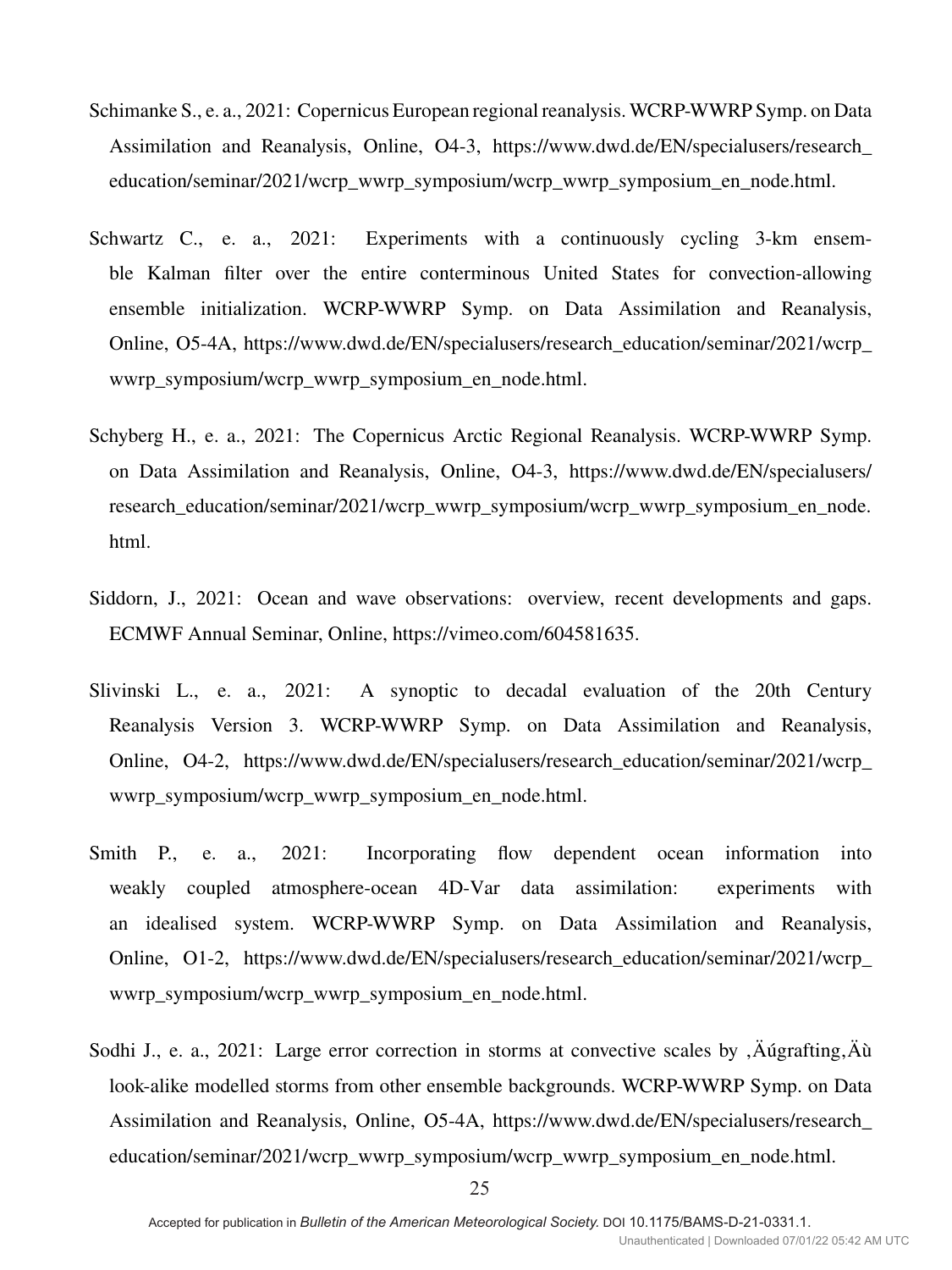- Spangehl T., e. a., 2021: Usage of reanalysis data for wind energy expansion in the North Sea and Baltic Sea. WCRP-WWRP Symp. on Data Assimilation and Reanalysis, Online, P1, https://www.dwd.de/EN/specialusers/research\_education/seminar/2021/wcrp\_wwrp\_ symposium/wcrp\_wwrp\_symposium\_en\_node.html.
- Tang Q., e. a., 2021: Weakly and strongly coupled data assimilation with the coupled oceanatmosphere model AWI-CM. WCRP-WWRP Symp. on Data Assimilation and Reanalysis, Online, O1-2, https://www.dwd.de/EN/specialusers/research\_education/seminar/2021/wcrp\_ wwrp\_symposium/wcrp\_wwrp\_symposium\_en\_node.html.
- Thomas N., e. a., 2021a: Mechanisms Associated with Daytime and Nighttime Heat Waves over the Contiguous United States. WCRP-WWRP Symp. on Data Assimilation and Reanalysis, Online, O1-4B, https://www.dwd.de/EN/specialusers/research\_education/seminar/2021/wcrp\_ wwrp\_symposium/wcrp\_wwrp\_symposium\_en\_node.html.
- Thomas N., e. a., 2021b: Regionalization of MERRA-2 50-m wind speed over the United States for Energy Applications. WCRP-WWRP Symp. on Data Assimilation and Reanalysis, Online, P1, https://www.dwd.de/EN/specialusers/research\_education/seminar/2021/wcrp\_wwrp\_ symposium/wcrp\_wwrp\_symposium\_en\_node.html.
- Valmassoi A., e. a., 2021: Data Assimilation on the Sub-Kilometer Scale for the Urban Environment. WCRP-WWRP Symp. on Data Assimilation and Reanalysis, Online, O1-1A, https://www.dwd.de/EN/specialusers/research\_education/seminar/2021/wcrp\_wwrp\_ symposium/wcrp\_wwrp\_symposium\_en\_node.html.
- Villeneuve E., e. a., 2021: A statistical evaluation of Bayesian inversions from infrared and microwave cloudy observations for future instruments MTG-FCI, MSG-MWI and MSG-ICI. WCRP-WWRP Symp. on Data Assimilation and Reanalysis, Online, P4, https://www.dwd.de/EN/specialusers/research\_education/seminar/2021/wcrp\_wwrp\_ symposium/wcrp\_wwrp\_symposium\_en\_node.html.
- Waller, J., 2021: Observation error covariances, can we handle spatial obs error correlations. ECMWF Annual Seminar, Online, https://vimeo.com/605543387.